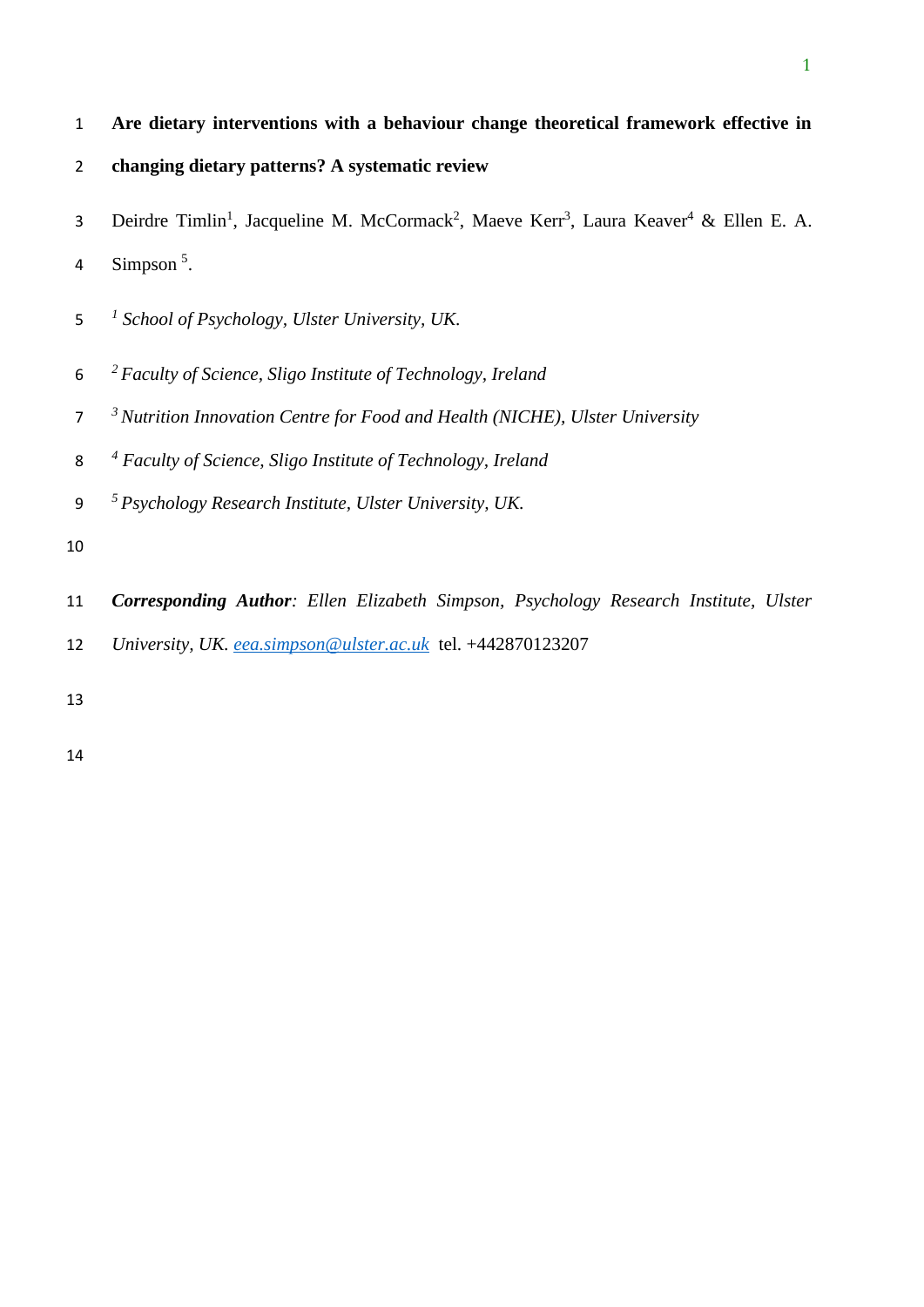#### **Abstract**

 **Background:** The term 'whole dietary pattern' can be defined as the quantity, frequency, variety and combination of different foods and drinks typically consumed and a growing body of research supports the role of whole dietary patterns in influencing the risk of non- communicable diseases. For example, the 'Mediterranean diet', which compared to the typical Western diet is rich in fruits and vegetables, whole grains, and oily fish, is associated with reduced risk of cardiovascular disease and cancer. Social Cognition Models provide a basis for understanding the determinants of behaviour and are made up of behavioural constructs that interventions target to change dietary behaviour. The aim of this systematic review was to provide a comprehensive assessment of the effectiveness and use of psychological theory in dietary interventions that promote a whole dietary pattern.

 **Methods:** We undertook a systematic review using the Preferred Reporting Items for Systematic Reviews and Meta-Analysis to synthesize quantitative research studies found in Embase, Medline, PsycInfo, CINAHL and Web of Science. The studies included were randomised and non-randomised trials published in English, involving the implementation of a whole dietary pattern using a Social Cognition Model to facilitate this. Two independent reviewers searched the articles and extracted data from the articles. The quality of the articles was evaluated using Black and Down quality checklist and Theory Coding Scheme.

 **Results:** Nine intervention studies met the criteria for inclusion. Data from studies reporting on individual food group scores indicated that dietary scores improved for at least one food group. Overall, studies reported a moderate application of the theory coding scheme, with poor reporting on fidelity.

 **Conclusion:** To our knowledge, this is the first review to investigate psychological theory driven interventions to promote whole dietary patterns. This review found mixed results for the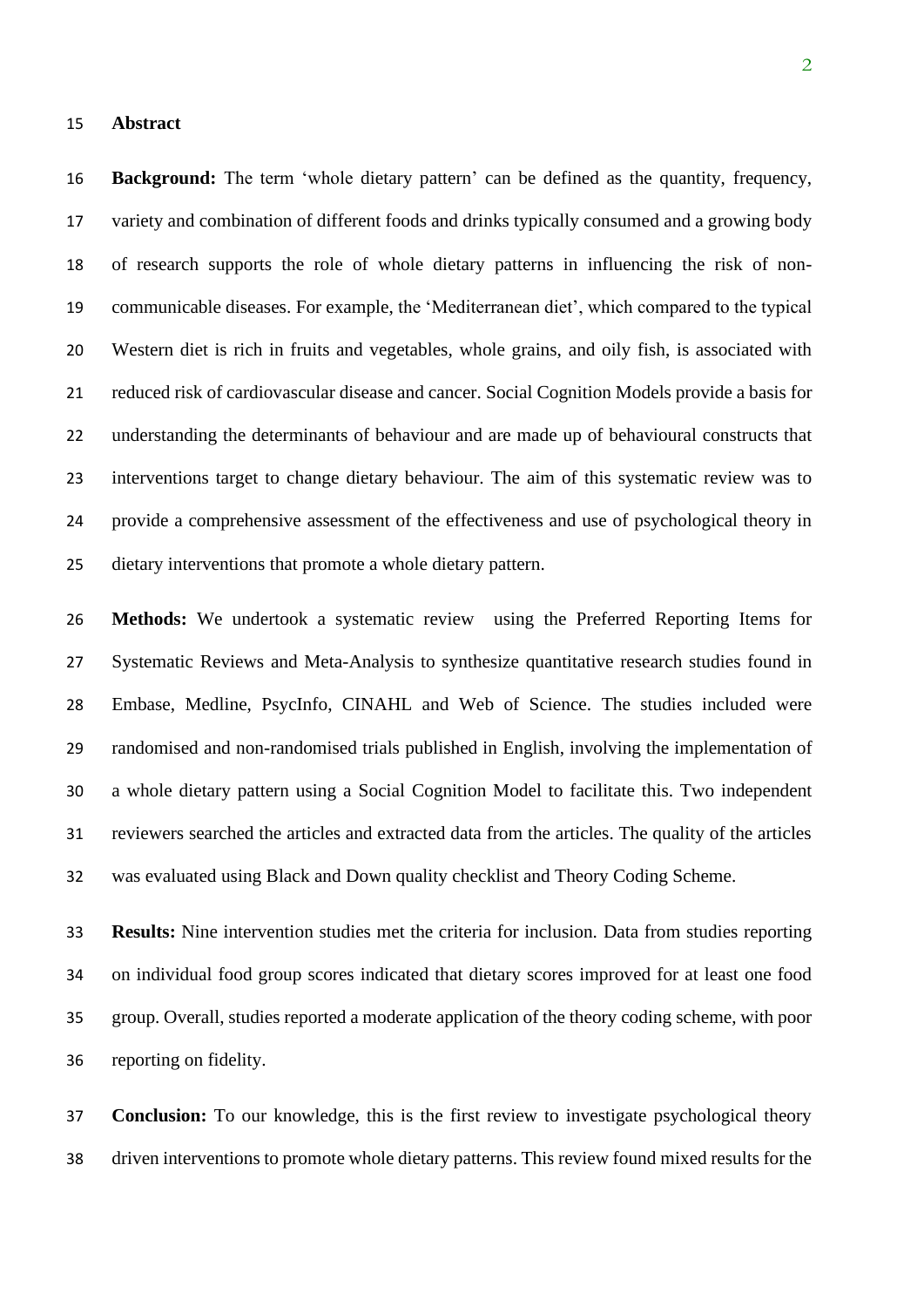effectiveness of using psychological theory to promote whole dietary pattern consumption. However, the studies in this review scored mostly moderate on the theory coding scheme suggesting studies are not rigorously applying theory to intervention design. Few studies reported high on treatment fidelity, therefore, translation of research interventions into practice may further impact on effectiveness of intervention.. Further research is needed to identify which behaviour change theory and techniques are most salient in dietary interventions.

*Key words***:** *Psychological theory, whole dietary patterns, theory coding scheme*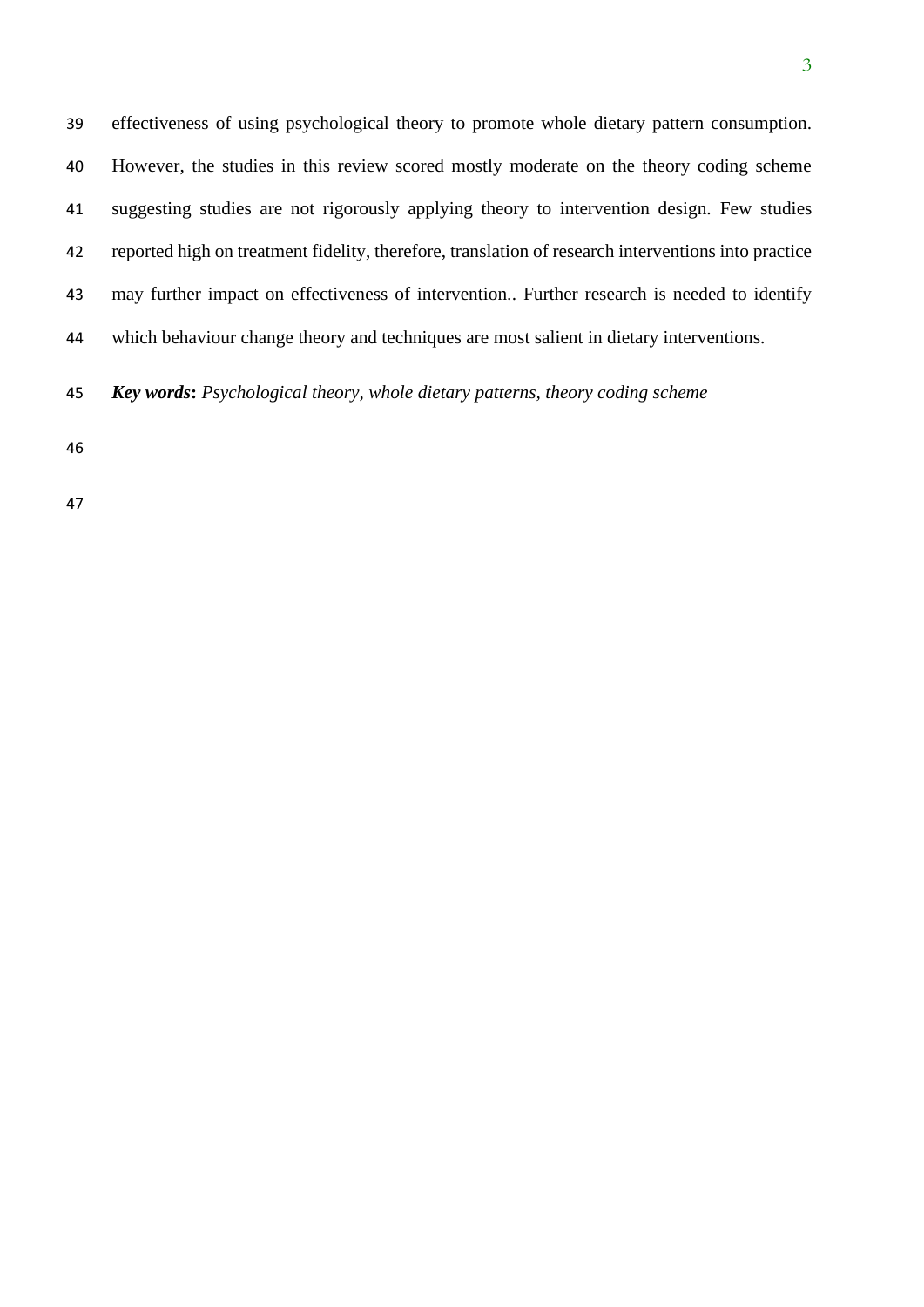Major non communicable diseases (NCD) include, heart disease, stroke, cancer, diabetes, and chronic respiratory disease, and are estimated to represent 41 million deaths per annum globally [1]. According to the World Health Organisation (WHO, 2016) [1], a number of preventable risk factors underlie many NCD's and are the leading cause of death and disability globally regardless of economic status with one of the main risk factors considered to be poor diet attributable to 11 million deaths globally in 2017 [2]. Previously, the focus of research has been on single nutrients or single food groups, as the main disease states were due to nutritional deficiencies. However, the burden of disease has switched [2] to cancer, diabetes, and cardiovascular disease, due to demographic and epidemiological transitions, which are now the leading causes of death globally. This was partly due to a shift in the food environment, with people consuming more high-carbohydrate, low fat diets, which in turn lead people to consume more refined carbohydrates and refined sugar, which increases the risk of cardiometabolic diseases [3]. The dietary determinants of diseases such as cancer and diabetes are different from those of undernutrition and nutrient deficiency states [4]. Non- communicable diseases have multiple interacting dietary determinants consisting of either excess or insufficient intake, which cumulatively affect disease over time [5]. Therefore, research has gone beyond the single nutrient approach and focused on whole dietary patterns, which may be more beneficial to health due to the synergism between nutrients and food groups [6].

 Improving dietary quality is not easily achieved. Healthy eating patterns revolve around regular consumption of a variety of foods from key food groups including cereal and cereal products, fruits and vegetables, meat and non-meat alternatives and dairy/non-dairy alternatives with the aim of optimizing nutrient intakes conducive to reducing the risk of chronic illness [7]. Globally between 1990-2010, consumption of healthy foods has increased,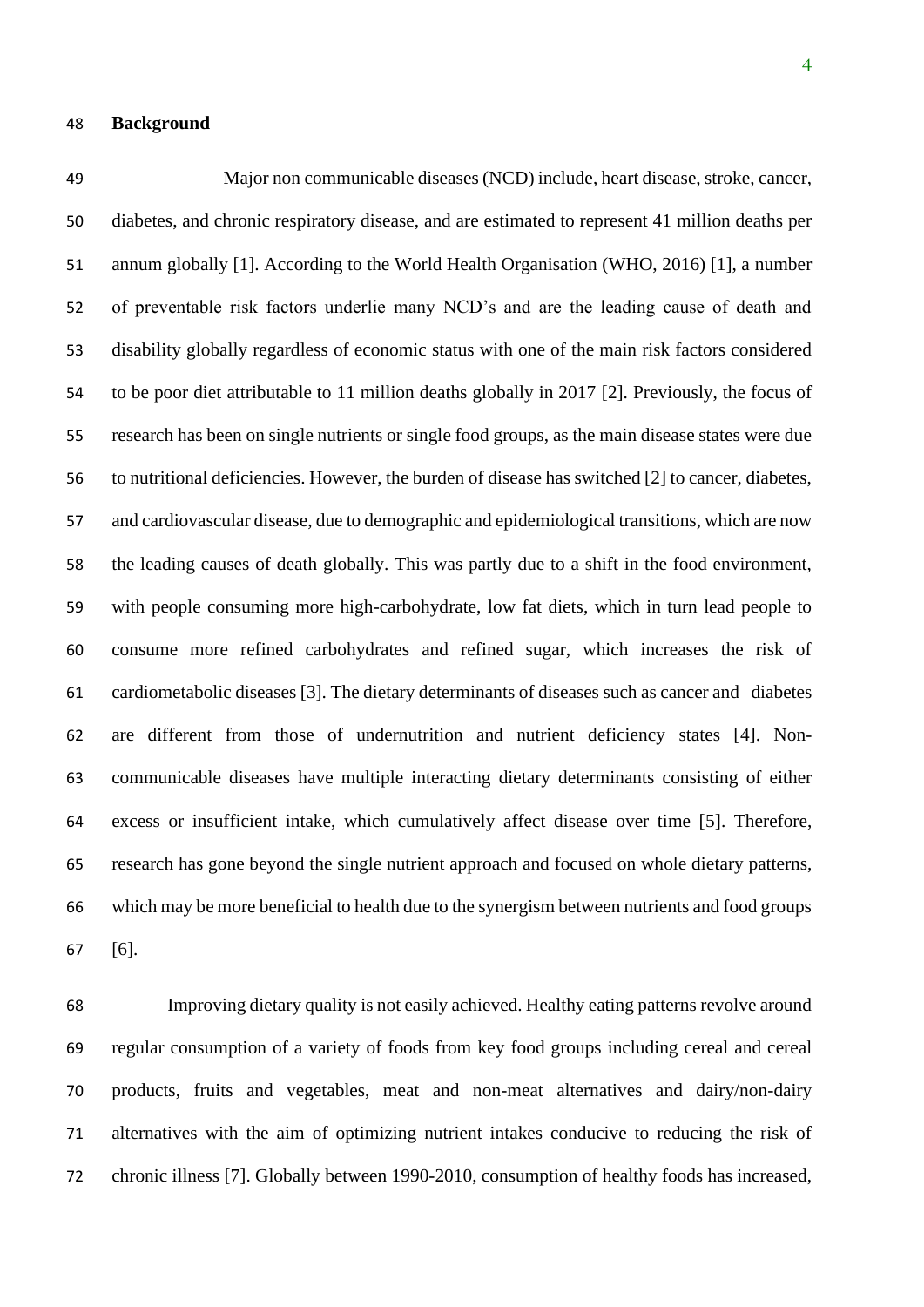however, the consumption of unhealthy foods had increased to a greater extent [8]. As opposed to a "healthy" dietary pattern , which can be nutrient based or only focus on certain aspects of a diet, for the purpose of this review, a whole dietary pattern is defined as the quantities, proportions, variety or combination of different foods in relation to the 5 foods groups of the Eatwell Guide, UK [9] and the MyPlate, USA [10] (fruit & vegetables, carbohydrates/grains, protein, fats & sugar, dairy products), or an established healthy eating pattern such as the Mediterranean diet [11].

 It is clear, that interventions to promote adherence to a healthy dietary pattern are warranted. There is an array of research examining and evaluating the effectiveness of dietary interventions on chronic illnesses. There is some evidence in the literature to suggest, that the reporting of psychological theory use in behaviour change intervention development is associated with larger intervention effects [12]. Using psychological theory to design behaviour change interventions, provides a framework to accumulate evidence, test hypothesis, identify specific constructs that may influence behaviour and suggest which behaviour change techniques should be used in behavioural interventions [13].

 Social Cognition Models (SCMs) (e.g. Theory of Planned Behaviour (TPB)) [14] are the most commonly used theories within the field of health psychology and behaviour change [15]. SCMs are useful for explaining, predicting, and understanding dietary behaviours, and in the design of dietary interventions to promote dietary change [16]. However, while SCMs has been used to predict dietary patterns [17,18], there is less evidence in the literature examining the effectiveness of interventions that use SCMs to promote whole dietary patterns, such as the Mediterranean [11], MIND [19], and DASH [20] diets. However, reviews in the literature show mixed results for the effectiveness of theory based dietary interventions. One meta-analysis found no association between dietary intervention effectiveness and theory use [21], while another meta-analysis on theory-based fruit and vegetable intervention among children, found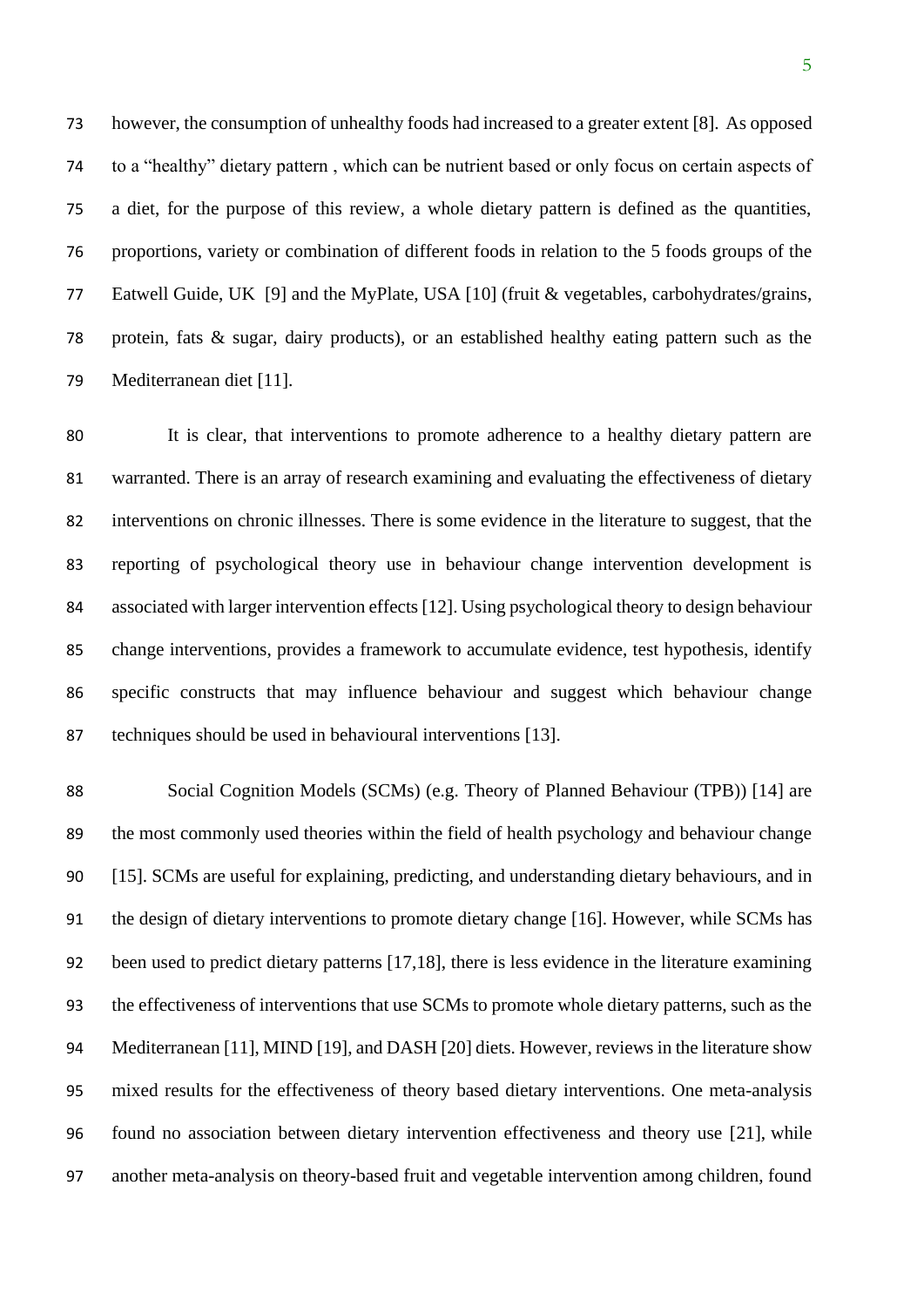that after considering quality of studies, theory was associated with vegetable consumption only[22]. Furthermore, a previous review indicated that theory-based interventions were less effective than non-theory-based interventions [23].However, such research is held back by limitations in the extent to which interventions report on theory use, and insufficient descriptions of intervention content [24].

 Some studies have been shown not to extensively use psychological theory in developing interventions [25]. One way to examine how theory has been applied to interventions is by applying the 19-item theory coding scheme (TCS) [26]. This scheme specifies whether theory is mentioned, whether theoretical constructs are targeted or measured, if theory was used to select recipients or to tailor the intervention and if theory was tested or refined. The TCS is a reliable tool to describe theory-based interventions; to inform evidence synthesis within reviews and has been used widely in systematic reviews to assess the effectiveness of theory and intervention effectiveness.

 To advance behavioural research, improvement in methodologies are needed, with treatment fidelity proposed as a key area for improvement. Treatment fidelity refers to the processes used to ensure intervention components are delivered as intended [28]. To make valid interpretations regarding the efficacy of a behavioural intervention, it is important to provide details of treatment fidelity, which provides insights into the gap between theory and practice. To provide this information, specification of the intervention program is required. According to Bellg et al. [29], five domains to assess, monitor or enhance treatment fidelity have been identified by, as part of The National Institute of Health (NIH) and Behaviour Change Consortium (BCC), which are: (1) design of study, (2) training providers (3) delivery of treatment (4) receipt of treatment (5) enactment of treatment skills.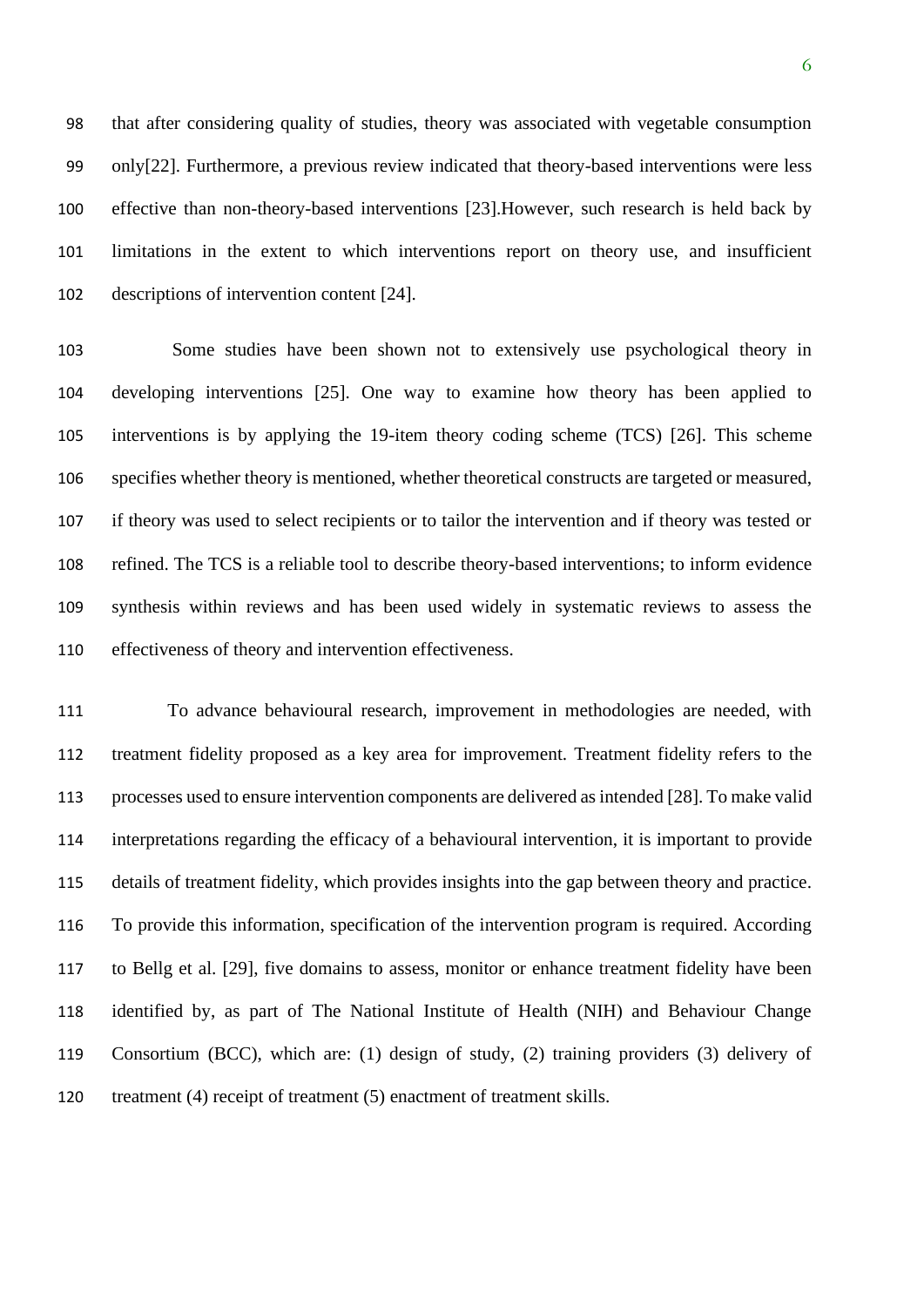Previous systematic reviews have assessed the effectiveness of behavioural interventions on fruit and vegetable consumption [30], reduce sugar intake [31], or only reporting on dietary behaviours using one SCM, such as the Social Cognitive Theory [32]. One systematic review [32] aimed to identify effective dietary interventions for older people. However, this review examined both whole dietary patterns and single food groups such as fruit and vegetables. Furthermore, while this review reported the delivery of educational sessions, no theory was mentioned, or theoretical constructs reported. To our knowledge, the current review is the first to assess the effectiveness of SCMs in dietary interventions that use a "whole dietary pattern". Therefore, the aim of this systematic review was to provide a comprehensive and systematic assessment of the effectiveness and use of SCMs in dietary interventions that promote "whole dietary patterns" in adults.

## **Objectives:**

| 133 | To describe the extent of psychological theory in the design and implementation of<br>$\bullet$    |
|-----|----------------------------------------------------------------------------------------------------|
| 134 | dietary interventions to promote whole dietary patterns                                            |
| 135 | To evaluate the implementation of psychological theory in the design of dietary                    |
| 136 | interventions to promote whole dietary patterns                                                    |
| 137 | To determine the effectiveness of psychological theory based dietary interventions<br>$\bullet$    |
| 138 | To explore the extent to which the fidelity of the intervention is monitored in these<br>$\bullet$ |
| 139 | studies.                                                                                           |
| 140 | To provide recommendations for future research to promote whole dietary patterns<br>$\bullet$      |
| 141 | <b>Methods</b>                                                                                     |
| 142 | The Preferred Reporting Items for Systematic Reviews and Meta-Analysis (PRISMA) (see               |
| 143 | supplementary data file 1) [33] was used to inform the design, conduct and reporting of this       |
| 144 | systematic review. No ethical approval was sought as only secondary analysis of existing           |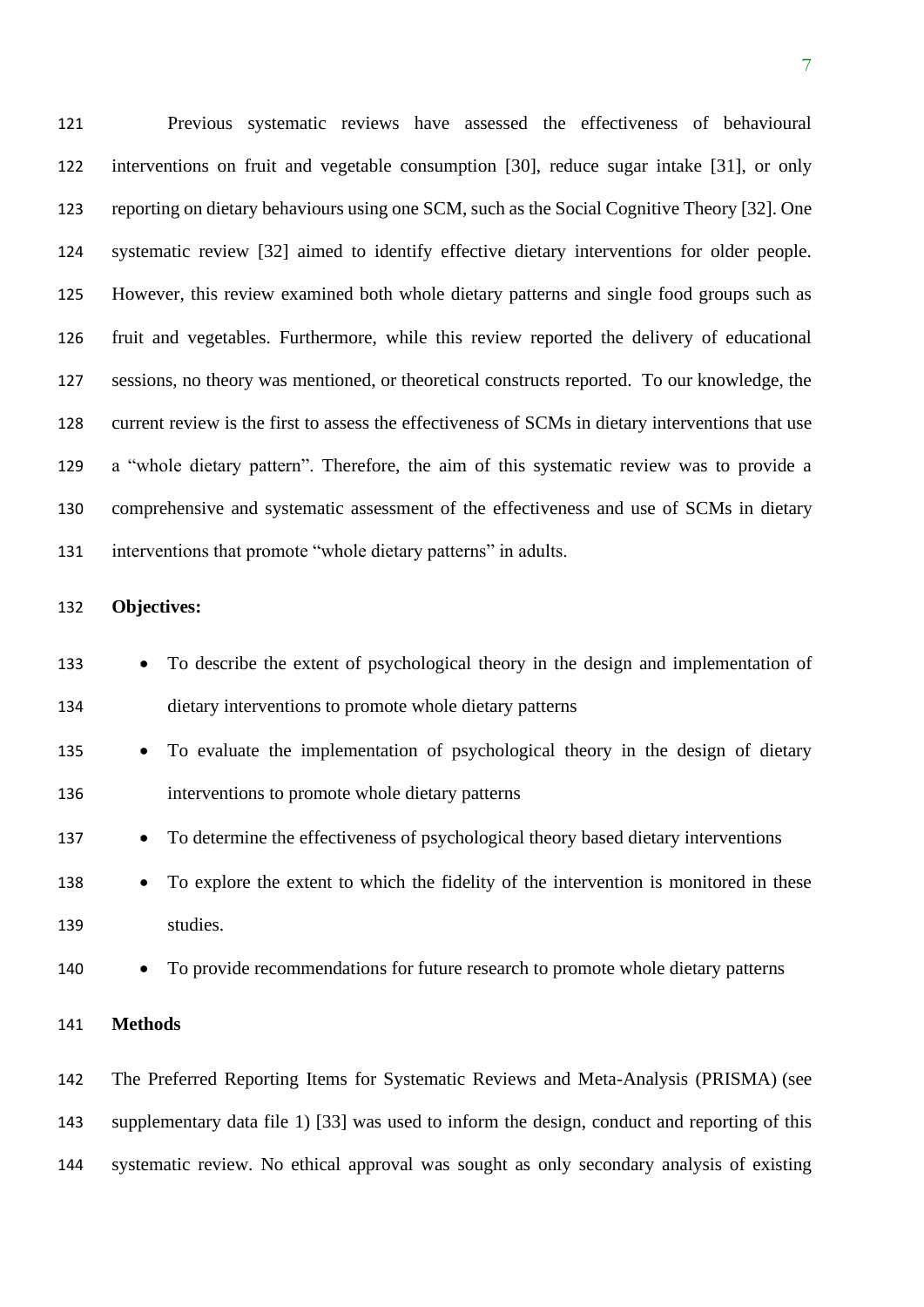# **Selection Criteria**

 In accordance with PRISMA, the PICOs (population, intervention, comparison, outcome, and study design) approach were used to formulate the selection criteria. (see Table 1).

 Inclusion criteria: 1) study population: all adults aged 18 years or over; 2) study intervention: an intervention involving a "whole dietary pattern" such as the Mediterranean diet [11] Dash diet [18] and MIND diet [17] or foods analysed from at least 4 out of 5 of the food groups identified by the Eatwell Guide, UK (protein, grains/carbohydrates, oil and fats, dairy, fruit/vegetable; 3) psychological theory: studies were included that used a social cognition model to design their intervention (e.g. TPB); 4) study design: randomised controlled trials and , including single arm studies, and pilot studies published in English.

 Exclusion criteria: 1) study population; studies targeting a population under 18 years old were excluded; 2) study intervention: studies were not included where the dietary behaviour was a de facto medical treatment e.g. gluten free diet. Also, studies analysing data from only single food group and nutrients, such as, fruit and vegetable, or omega 3 were excluded, as these do not constitute a "whole dietary pattern"; 3) psychological theory: studies that do not mention or report on a social cognition model were excluded; 4) study design: studies that were not interventions, such as qualitative or cross-sectional studies were excluded from this review. (see Table 1).

## **Search Strategy and Study Identification**

 Literature searches were conducted by (DT) between April 2019 and January 2020 using the following databases: EMBASE (1974-2020), Medline (1974-2020), PsycInfo (1974-2020),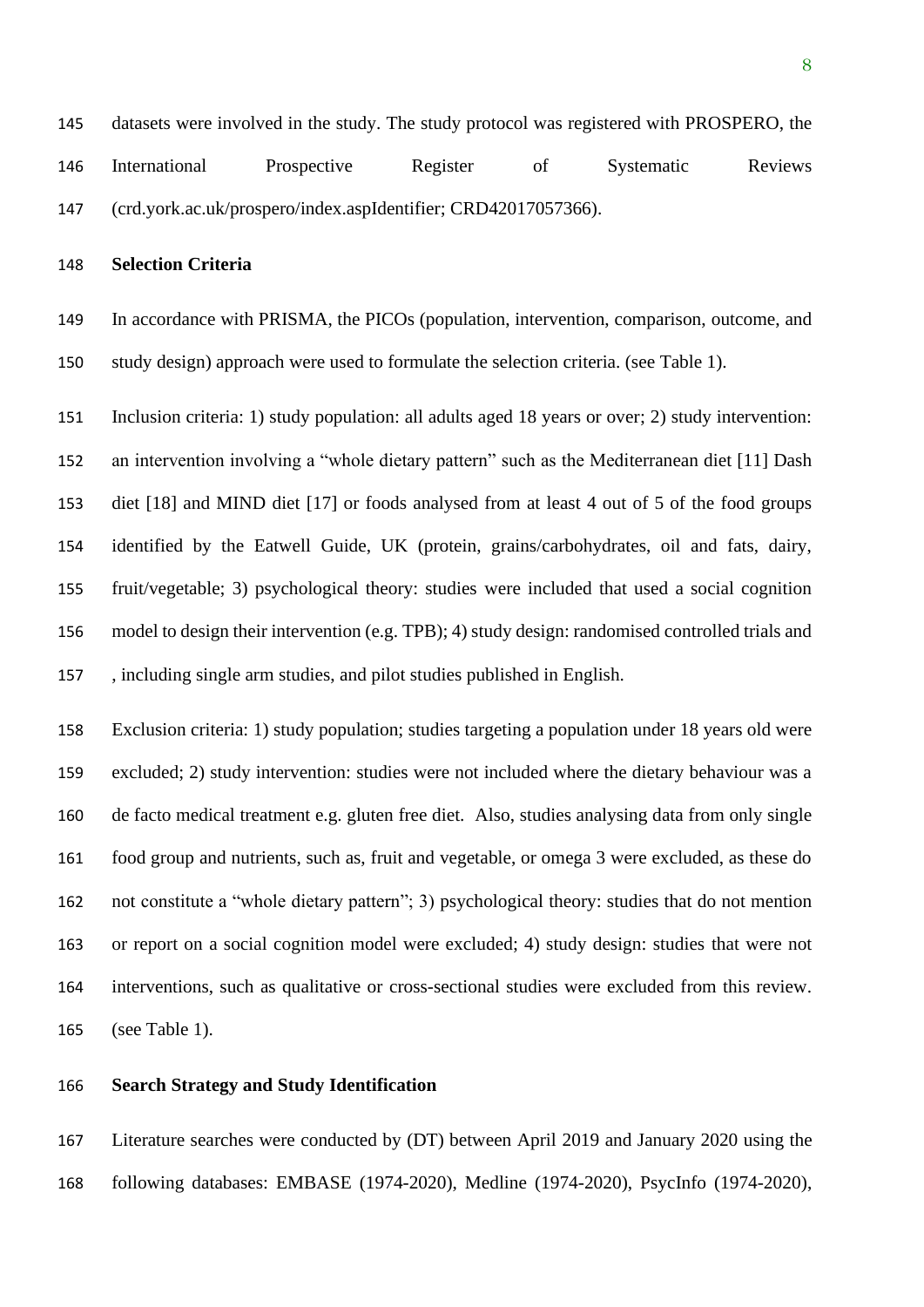CINAHL (1937-1-2020) and Web of Science (1950-2020). ProQuest Dissertations & Thesis was reviewed to locate unpublished studies and, reference lists of the selected studies for inclusion were searched manually. The following search terms were used in different combinations. Theoretical framework, behaviour change theory, Theory of Planned Behaviour, Theory of Reasoned Action, Health Belief Model, Self-determination Theory, Stages of Change Model, Health Action Process Approach, COM-B model, Social Cognitive Theory, Control Theory, Self-Efficacy Theory, Social Ecological Model, healthy eating, dietary intervention, dietary patterns, healthy eating, whole diets, Mediterranean, DASH and MIND diet were also chosen as search terms as these are "whole dietary patterns", they do not eliminate any food group and promote a healthy lifestyle [7]. The studies were screened by the titles and abstracts. Studies that did not meet the inclusion criteria were excluded. Two researchers (DT&ES) reviewed the abstracts independently that were ambiguous for inclusion. Any disagreements were resolved through discussion with a third researcher (JM).

## **Data Extraction.**

 The following information was extracted from each study: author, design, country, quality score, participants characteristics, intervention, control, dietary pattern, theoretical model, outcome measures, main findings (Table 2).

#### **Methodological Quality**

 The modified version of Downs and Blacks [34] quality checklist was used as some of the included studies were non-randomised studies. Question 27 was modified to "Did the study have sufficient power?" with one point awarded if a sample size calculation was completed [35]. Two researchers (DT&ES) independently assessed the quality of the studies. The Downs and Blacks quality checklist is considered a reliable and valid tool suitable for the use in random and non-random studies [36]. Studies were assessed on quality of reporting ( 10 questions;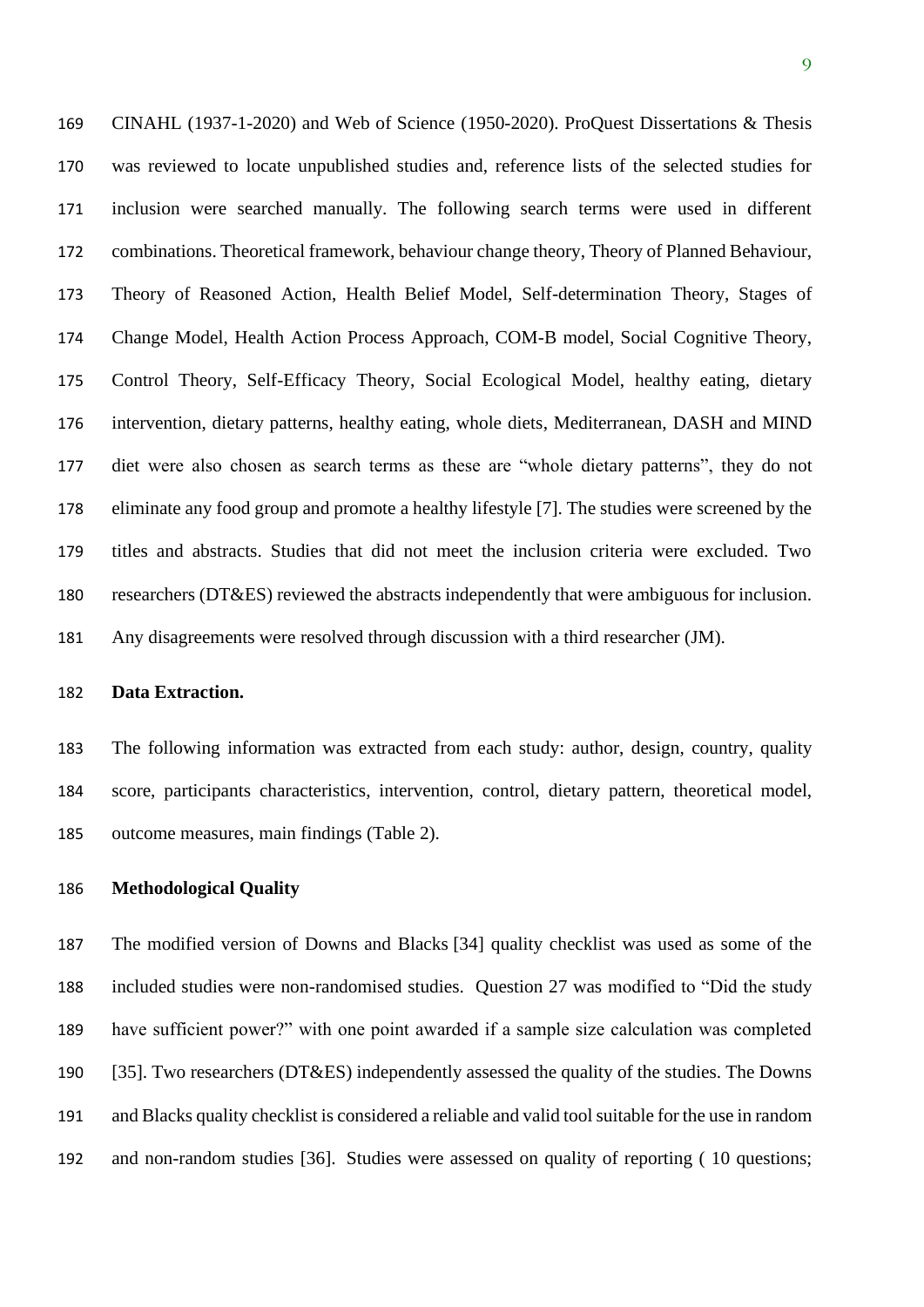193 partially = 1, no = 0 or yes = 2, or yes = 1, no=0), external validity (3 questions; yes = 1, no = 194 0,unable to determine = 0), internal validity – measurement bias (7questions; yes = 1, no = 0, 195 unable to determine = 0), internal validity – selection bias (6 questions; yes = 1, no = 0, unable 196 to determine = 0) and power (1 question ; yes = 1, no = 0, unable to determine = 0), equating to a total achievable score of 28 (see Table 3). Studies that scored less than 14 were considered poor, those that scored between 14-18 were considered fair, those that scored between 19-23 were considered good and those scoring between 24-28 were considered excellent [37].

 In addition to study quality being formally assessed, the Theory Coding Scheme (TCS) [26] was used to assess the extent to which theory was used to design behaviour change interventions within each study. The TCS consists of 19 items across 6 categories relating to; whether a theory was mentioned, if the relevant theoretical constructs are targeted, if theory was used to select participants and/or tailor interventions and if the relevant constructs were measured, if theory was tested and if theory was refined. Responses to all items with the exception of item 7 and 10 with a "yes" were given 1 point and those responded with a "no" and "don't know" were given 0 points. Items 7 (All intervention techniques are explicitly linked to at least 1 theory-relevant construct) and 10 (All theory-relevant constructs are explicitly linked to at least 1 intervention technique) were given 2 points if the criteria were met (see Table 4). Similar scoring has previously been applied [38]. Similar to previous research using 211 the TCS [39], this review scored each study as having a weak (0-7), moderate (8-15), or strong (16-23) use of theory. There was an initial 95% agreement of codes, which demonstrates an acceptable level of agreement. Discussion between researchers resolved any differences within the coding process.

Treatment fidelity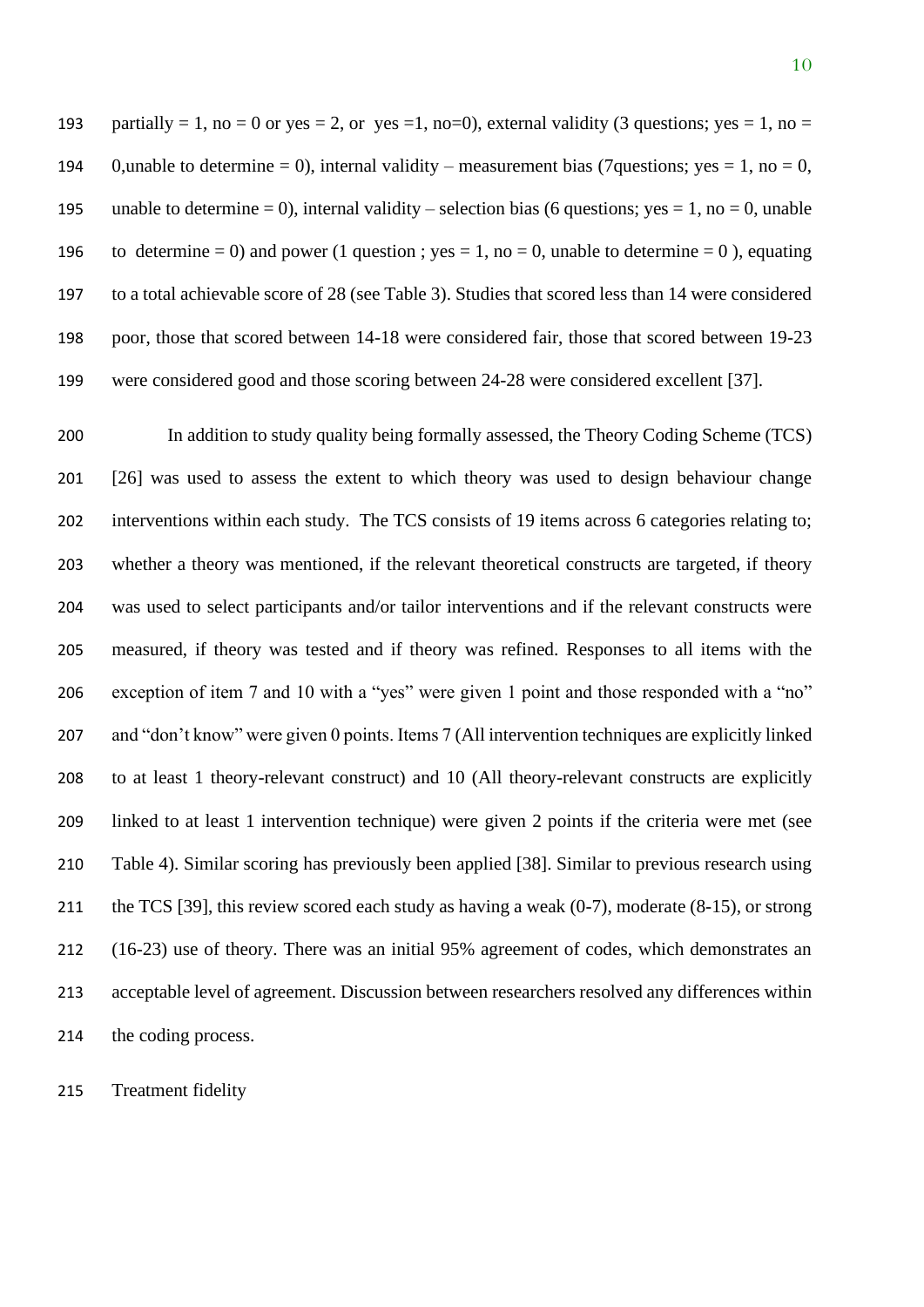| 216 | Treatment fidelity was assessed using a 29-item checklist [40] which mapped onto 5 domains                          |
|-----|---------------------------------------------------------------------------------------------------------------------|
| 217 | identified by Bellg. [29] 1) treatment design $(6 \text{ items})$ ; 2) treatment providers $(7 \text{ items})$ ; 3) |
| 218 | delivery of treatment (9 items); 4) receipt of treatment (5 items); enactment of treatment skills                   |
| 219 | (2 items). The ability to draw solid conclusions from a study may be decreased, if any one of                       |
| 220 | the domains lack consideration [40] (see Table 5).                                                                  |
|     |                                                                                                                     |

**Results**

# **Study Characteristic**

The basic characteristics of included studies are shown in Table 2.

## **Type of Studies.**

 Nine studies met the inclusion criteria (see Figure 1). Seven of the included studies were RCT's [41-47] and 2 non-RCT's [48-49].

#### **Type of Participants**

 In all studies, participants had a mean age ranging from 34 to 72 years. Females represented between 45-100% of the overall sample. One study [43] did not state the number of males and females who participated. Six of the included studies had apparent healthy participants [41,42,45,47-49]. Three of the included studies had participants with a clinical diagnosis [43,44,46]. Of the nine studies, one was carried out in Australia [44], four in the USA [41,45,46,47], one in Canada [48], and three in the Mediterranean (Greece, Italy and Spain)[42,43,49].

# **Type of Dietary Pattern**

 All studies included a whole dietary pattern that took into consideration the main food groups: protein, grains/carbohydrates, oil and fats, dairy, fruit/vegetable (n=9). Two of the nine studies

specifically examined the Mediterranean diet [48,49], and one examined the DASH diet [46].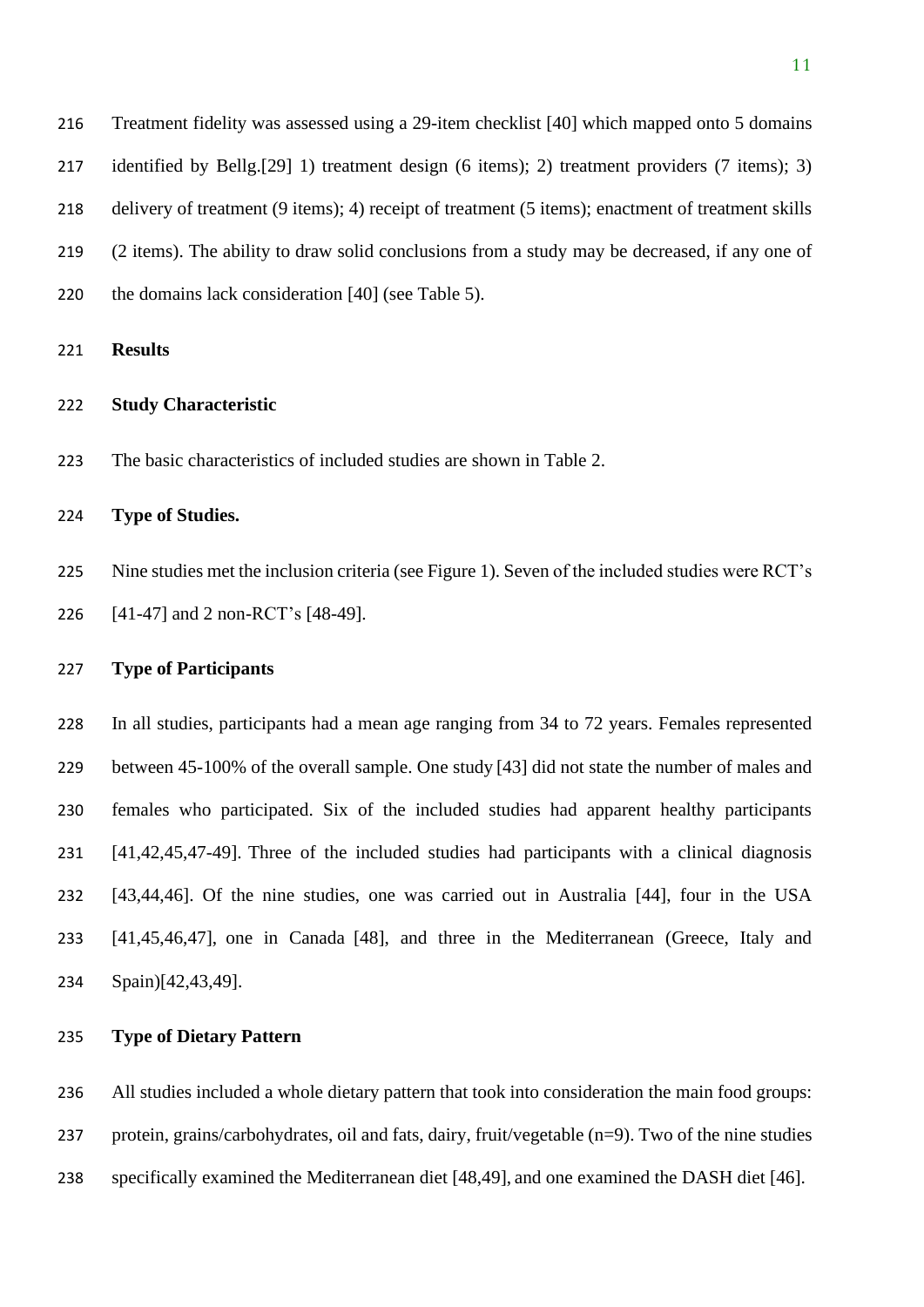**Type of Primary Outcome.**

 Outcome measures varied across studies. Two studies used the HEI-2005 to assess overall diet quality and adherence to the recommended diet [42,43], with higher scores representing better diet quality. One study assessed adherence to the Mediterranean diet with the Mediterranean Diet Adherence Screener (MEDAS) [49], with higher scores representing higher adherence to the Mediterranean diet. One study used the Diet Guidelines Index (DGI) to measure adherence to healthy recommendations over the previous month. A diet score is obtained with a range of 0-150, with higher scores representing higher levels of healthy eating [44]. One study assessed dietary behaviour with a food frequency questionnaire [50] and compliance to USDA Food Pyramid [41,51]. One study used the AHEI-2010 to assess diet quality [45] with a total score between 0-110, with the higher score representing better diet quality. One study [48] assessed the level of adherence to the Mediterranean diet with a Medscore, which was calculated based on the food frequency questionnaire used in the study. Scores ranged from 0-44, with higher scores representing higher adherence to the Mediterranean diet. One study captured recommended foods by a 24-hour recall questionnaire and compliance with USDA Food Pyramid [47,51]. Finally, one study [46] used the Willett Food frequency Questionnaire [52] to derive a DASH adherence score, with a potential DASH score of 1-40 over 8 food components. Each component score between 1-5, with a higher score representing higher adherence.

#### **Quality of Studies.**

 Out of a total score of 28, all 9 included studies scored between 15 and 25 on the Black and Downs quality assessment checklist (see Table 3), with one study scoring 25 which is considered excellent quality [45]. Four studies scored between 19-23 which is considered good quality [41,44,47,48], and the remaining four studies scoring between 14-18 which is considered fair quality [42,43,46,49]. Overall, the 9 included studies scored high on the first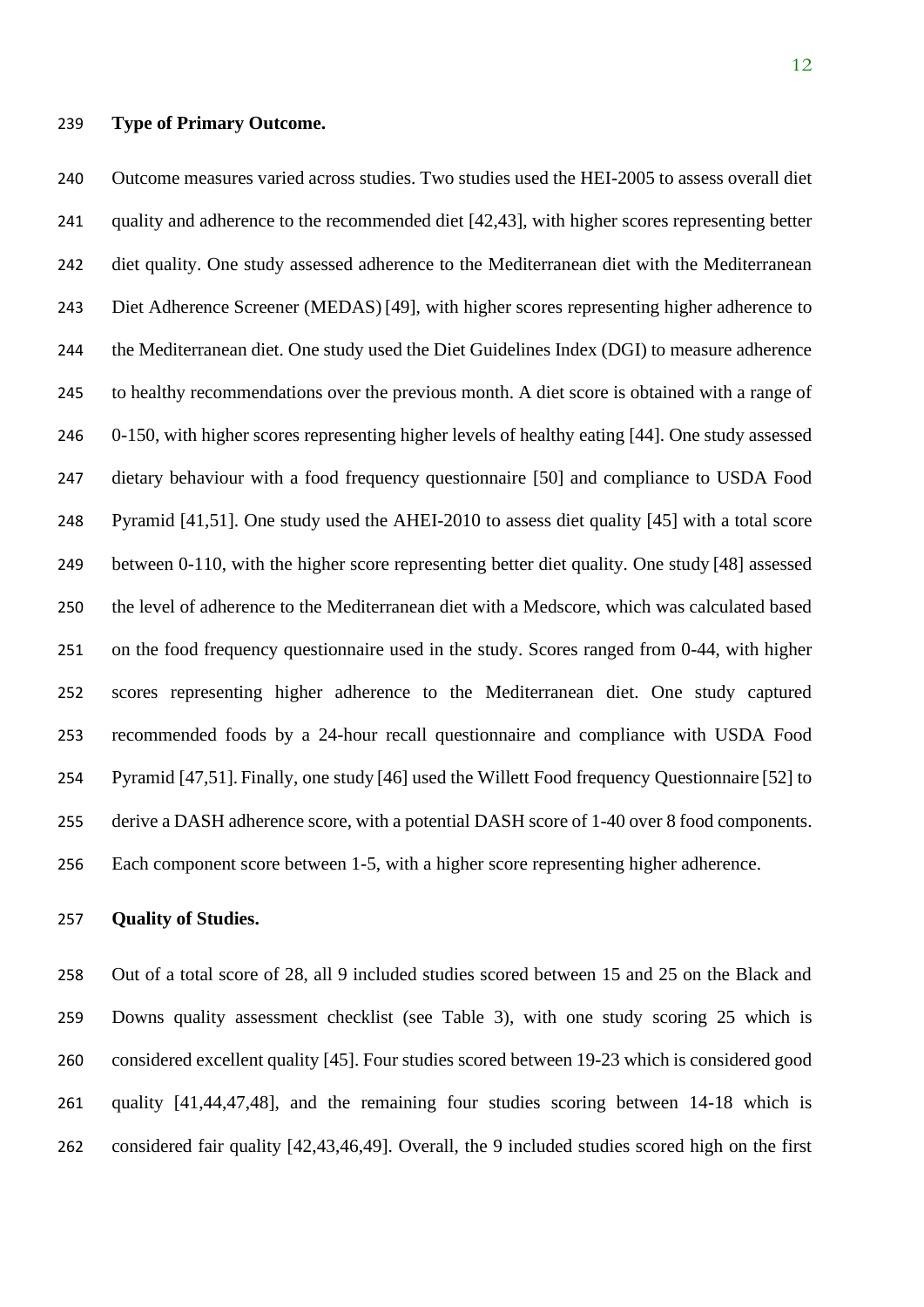subscale of the checklist (reporting). None of the included studies met the criteria for "external validity" subscale, with two studies scoring zero [42,43]. The following section is internal validity-bias which studies scored relatively high on this subsection with scores between 4-6 out of a possible 7. The following subsection is internal validity-confounding (selection bias), which yielded the most variety of scores, which may be due to having different experimental designs. Only one of the RCTs [44] reported sufficiently on randomised intervention assignment concealment. Lastly, power to detect a significant effect was reported by 4 studies [41,45,47,48].

# **Impact of intervention on dietary behaviour**

 Two studies [48,49] examined the impact of a theory-based intervention on adherence to the Mediterranean diet. Both studies calculated an overall Medscore pre-post intervention, calculated from the Mediterranean Diet Adherence Screener (MEDAS) [49], or a food frequency questionnaire [48]. Both studies reported a significant increase in Medscore post intervention. One study [46] examined the impact of a tailored behavioural intervention (TBI) on adherence to the DASH diet, compared to a non-tailored intervention (NTI) and usual care (UC) group. At 6 months follow-up, TBI had a higher DASH score than UC and NTI. However, for individual components of the DASH diet such as fruit and vegetables, and wholegrains, there was no significant difference between groups on scores at 6-month follow-up. The remaining 6 studies examined individual components of dietary behaviours based on AHEI  $[45]$ , HEI  $[42, 43]$  DGI  $[44]$ , FFO  $[41]$  and 24hr recall/MyPyramid  $[47]$ . From theses 6 studies, one study reported no improvement in dietary behaviour [44]. Only one study reported a significant improvement in fruit [45], vegetable intake [43], carbohydrates/grains[42] and dairy 285 [42]. Two studies reported improvements in protein (fish, poultry, beans, meat, or eggs) [45,47] and total fats [41,42].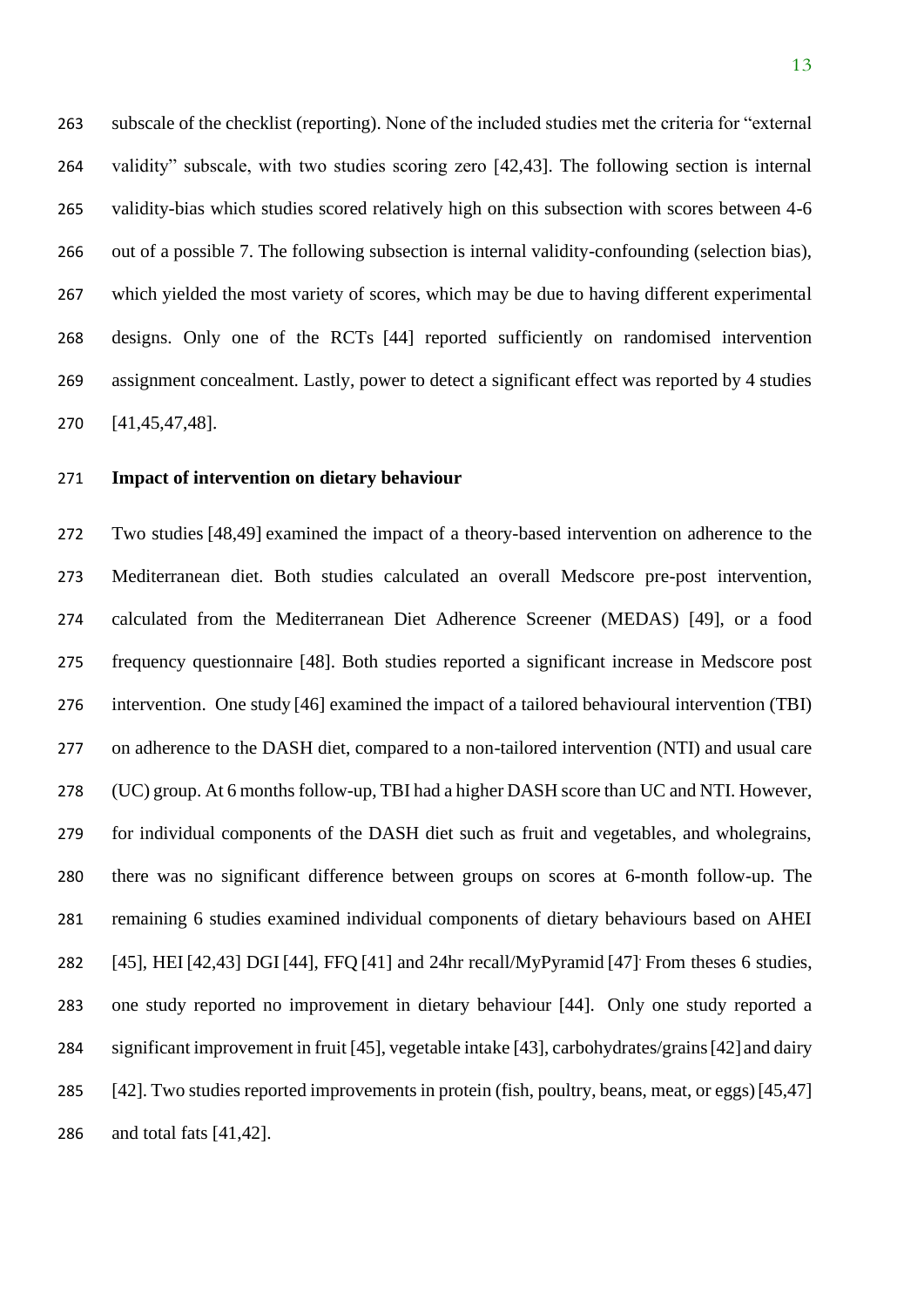#### **Extent of theory use**

 The extent to which theory was used within the selected studies was assessed using the TCS (Table 4) [26]. From the 9 included studies, the mean total TCS score across studies was 11, which is a moderate application of theory. One study [42] showed a weak application of theory, seven studies [41,43-45,47-49] were moderate, and one study showed a strong application of theory [46]. These scores suggest that theory had not been extensively applied to the design, implementation, and evaluation of behaviour change interventions, and/or theory use was reported with insufficient detail. These scores suggest that most studies are not explicitly reporting theory use in sufficient detail and/or fail to rigorously apply theory to intervention design and implementation. The following section describes the use of theory within the selected studies in terms of the 6 categories of coded items of the TCS [26]: (1) mention of theory; (2) targeting of theoretical constructs;(3) using theory to select recipients or tailor interventions; (4),measurement of constructs; (5) testing of mediation effects; (6) and refining theory.

#### *Category 1: Mention of theory (Items 1-3)*

 All studies (N=9) mentioned a theory (item 1, Table 4), with only 6 studies referring to theory as a predictor of behaviour and provided evidence of the association of the theory or theoretical construct and target behaviour. For example, one study using the Health Belief Model [41] stated that the best predictor of nutrition related behaviour change is the benefit-cost ratio, and for a change in nutrition behaviour to occur, the perceived benefits must outweigh the barriers. Out of the 9 studies, 7 were reported to be a single theory (item 3, Table 4) such as HAPA, SDT and TTM, while 2 studies combined theories (HBM and SCT).

## *Category 2: Are relevant constructs targeted (Item 5, 7-11)*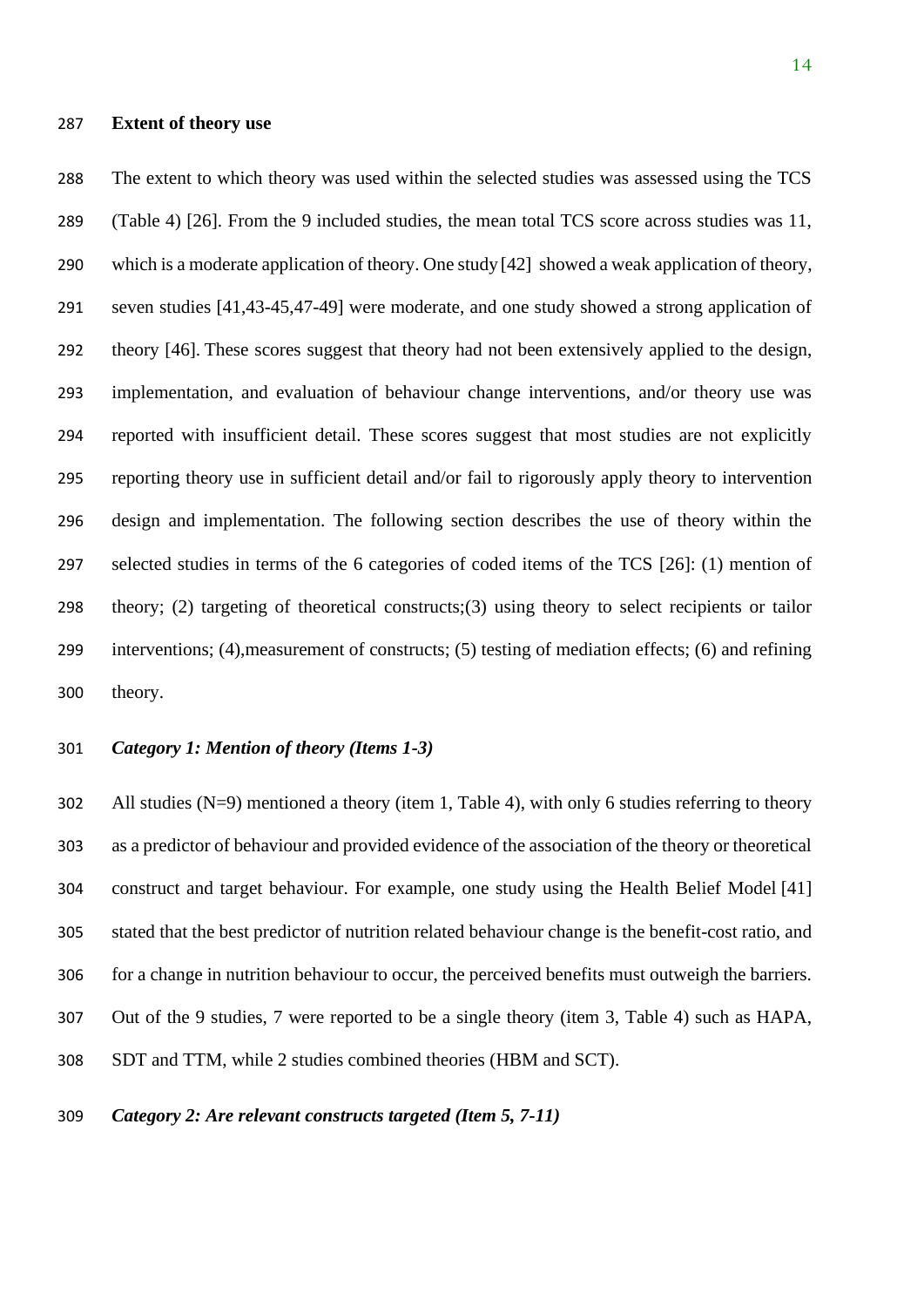Eight of the studies used theory or predictors to select/develop intervention techniques (Item 5, Table 4). Regarding linking intervention techniques to theoretical constructs, only 4 studies explicitly linked all intervention techniques to at least one theoretical construct (Item 7, Table 4), with a further 5 studies linking at least one, but not all, intervention techniques to at least one theoretical construct (Item 8, Table 4). Three studies linked a group of techniques to a group of constructs (Item 9, Table 4). Only 4 studies explicitly linked all relevant theoretical constructs to at least one intervention technique (Item 10, Table 4), with a further 4 studies linking at least one, but not all, constructs with at least one technique (Item 11, Table 4). For example, one study [41] used the HBM to develop an educational intervention to improve dietary practices for CVD prevention. However, the intervention focused on perceived benefits and barriers and neglected other key concepts such as susceptibility and severity of illness, health motivation and perceived control. Another study [47] used the SCT model to develop a dietary intervention and focused their intervention techniques on self-regulation techniques, such as self-monitoring and goal setting, neglecting concepts such as outcome expectancy. Therefore, more than half (N=5) of these studies did not utilise the full predictive power of their chosen theory.

#### *Category 3: Is theory to select participants or tailor interventions.*

 None of the included studies used theory to select participants (Item 4, Table 4), and only 1 study tailored intervention techniques to the participants. Therefore, the intervention differed for subgroups of participants that varied for a particular construct at baseline (Item 6, Table 4). This study was based on the TTM, and the intervention delivered to each participant varied depending on their stage of change at baseline.

#### *Category 4: Are relevant constructs measured*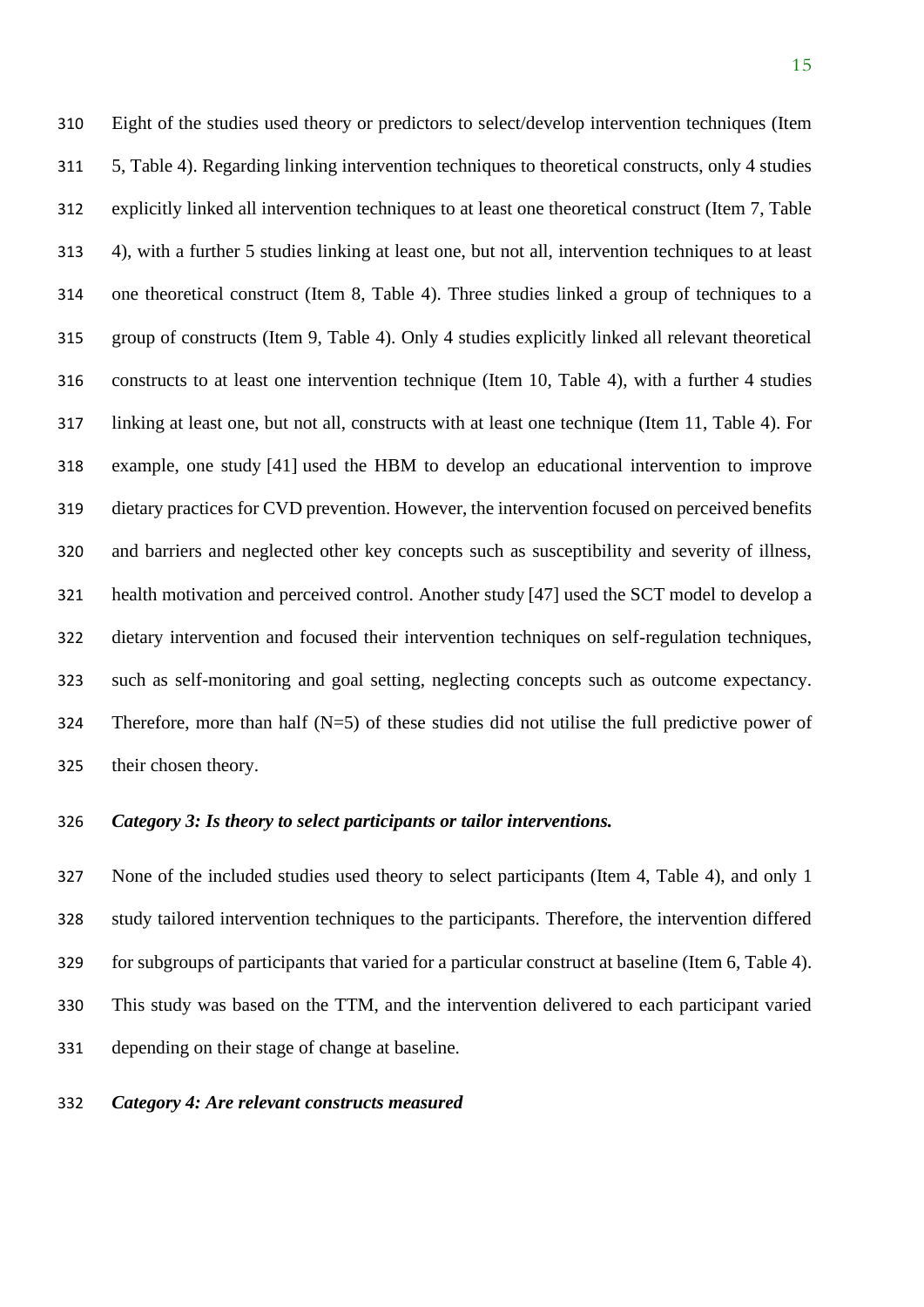Seven of the studies reported measuring theoretical constructs pre-post intervention (Item 12, Table 4), and reporting on the validity and reliability of the scales used to measure constructs/predictors (Item 13, Table 4).

# *Category 5: Testing theory*

 Seven of the studies reported randomisation, two studies were non-RCTs (Item 14, Table 4). Four of the studies interventions changed the target theoretical constructs. For example, one study [41] using the HBM significantly increased perceived benefits of adoption of positive dietary behaviours and increased nutrition knowledge of CVD and cancer. Also, another study [45] reported that HAPA outcomes in the intervention group reported significantly greater frequency of action planning, and action and coping self-efficacy at follow-up (Item 15, Table 4). Seven of the studies discussed the results in relation to theory (Item 16, Table 4) and three provided support for theory (Item 17, Table 4). That is, studies reported that constructs within the theory, significantly mediated the relationship between the intervention and outcomes*.* For example, one study [48] that used self-determination theory found that eating related self-determined motivation was associated with an increased adherence to the Mediterranean diet.

## *Category 6: Refining theory*

 Refining of theory, or suggestions for future refinement was not reported by any of the included studies (Item 18, Table 4).

## **Fidelity of interventions**

 Of the 9 included studies, two studies included an assessment on all 5 domains [45,48]. One study included an assessment on only one domain [49].Two studies included an assessment on two domains [41,42]. Three studies included an assessment on three domains [43,44,46]. One study included an assessment on four domains [47] (see Table 5).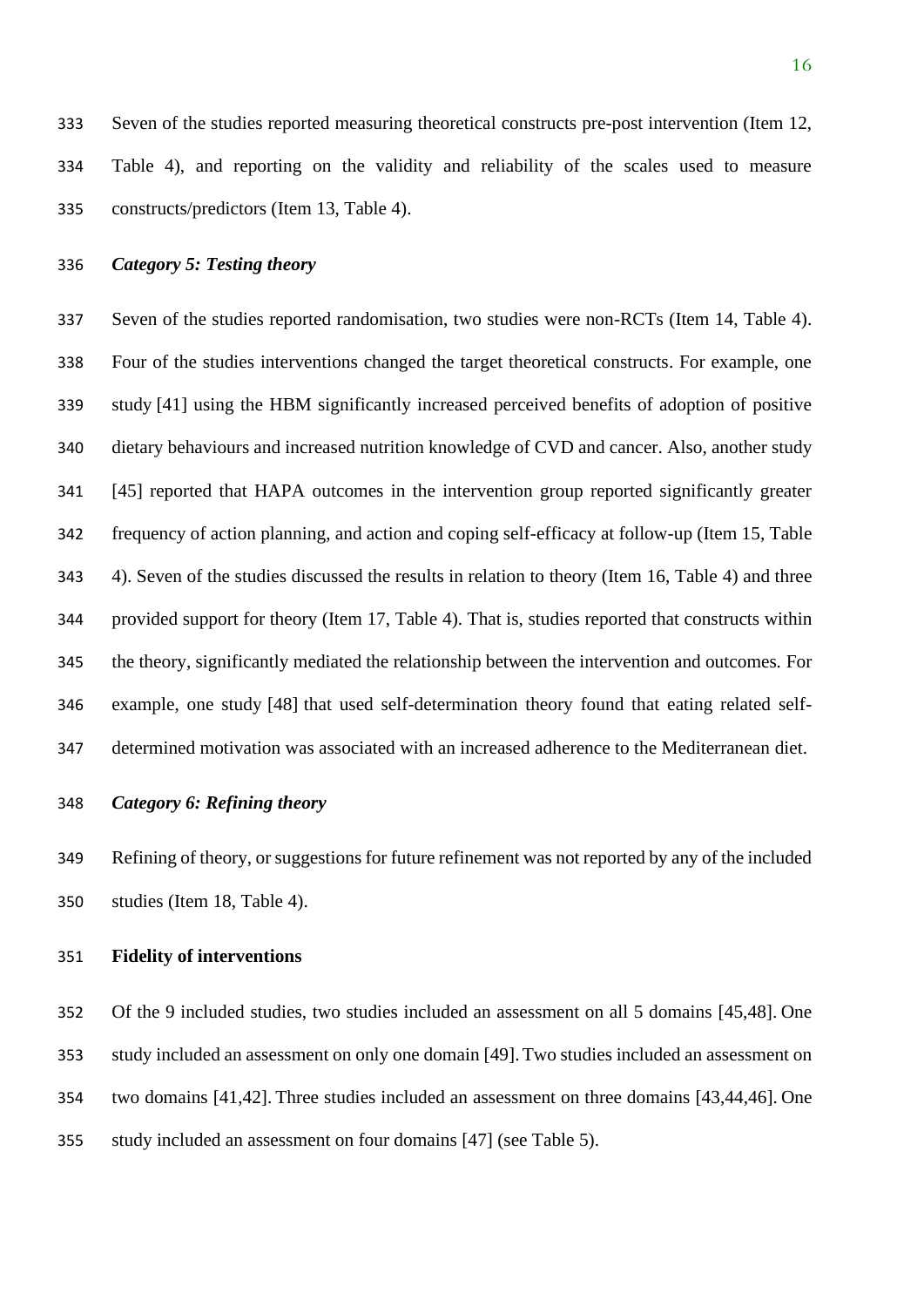*Study design*

 All studies made an assessment on study design [41-49], with information about treatment dose provided in the intervention condition, and two providing information on treatment dose in the comparison group [45,47]. All studies reported underpinning theory [41-49]. No further trained providers were employed to allow for setbacks.

#### *Training providers*

 Two studies provided information on training providers [45,48]. These studies provided information on how trainers were trained and standardisation of provider training. Strategies to enhance training providers included, using the same provider throughout the intervention [48], use of certified trainers [48], and train all providers together [45].

## *Delivery of treatment*

 Eight of the studies made at least one assessment on the delivery of treatment [41-48], which was assessed through direct observation of the intervention. Making sure that the interventions were delivered, and the appropriate dose given, being the most reported item in this domain.

 Various criteria were used to evaluate the treatment delivery. For example, one study [47] used a checklist after each session to measure degree of adherence, and class attendance [42,47]. In another study, participants reported on the acceptability of the intervention [44], and how the participants rated the overall delivery of the intervention [48]. Other strategies used to assess delivery of treatment were the use of manuals to aid delivery [41,44-46].

*Receipt of treatment*

 Six studies made at least one assessment on the receipt of treatment. Various strategies were used to assess receipt between authors and included ensuring that participants understood the intervention [43-48] and providing resources to enable participants to perform the behaviour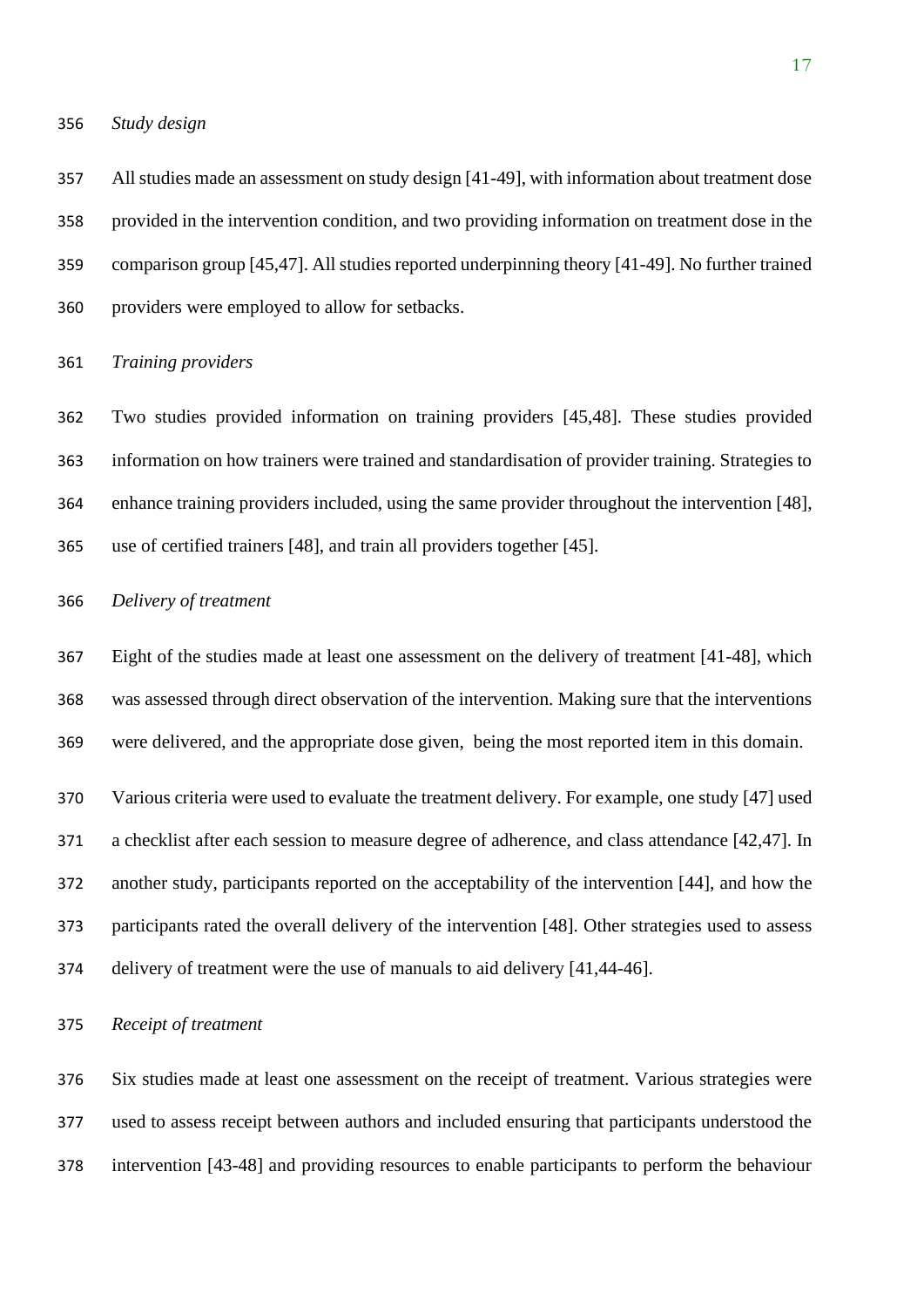[47,48]. Other strategies to assess receipt of treatment included reviewing self-monitoring data [43,45], and assessing confidence in behavioural skills [44-47].

*Enactment of treatment skills*

 Observation and practice of skills required within interventions were included in three of the studies. Observation of these skills in daily life were carried out in two of the studies [47,49]. Other strategies to assess whether treatment was being enacted were daily self-monitoring and tracking devices [45].

## **Discussion**

 To our knowledge, this is the first systematic review to assess the effectiveness of dietary interventions promoting a whole dietary pattern using a social cognition model. This systematic review has investigated the extent of SCM use in designing interventions to increase adherence to whole dietary patterns and explored the associations between theory use and intervention effectiveness. This review also explored the extent to which the 5 domains of treatment fidelity are reported in the selected studies. We found that the overall scores, across the 9 included studies, measured by the TCS averaged 10 out of a possible 21 points. This suggests that the studies were not explicitly theoretically informed or used to their full extent, even though theory was explicitly mentioned. This review also found that only two studies made at least one assessment on all five fidelity domains. As all five components of fidelity are mutually exclusive. The validity of a study is potentially compromised with inattention to any one of the 5 fidelity domains [40].

 Five behaviour change theories were used in the studies of the current review (HAPA, HBM, SCT, SDT, TTM), with HAPA used by 3 of the 9 included studies. Out of the 9 studies,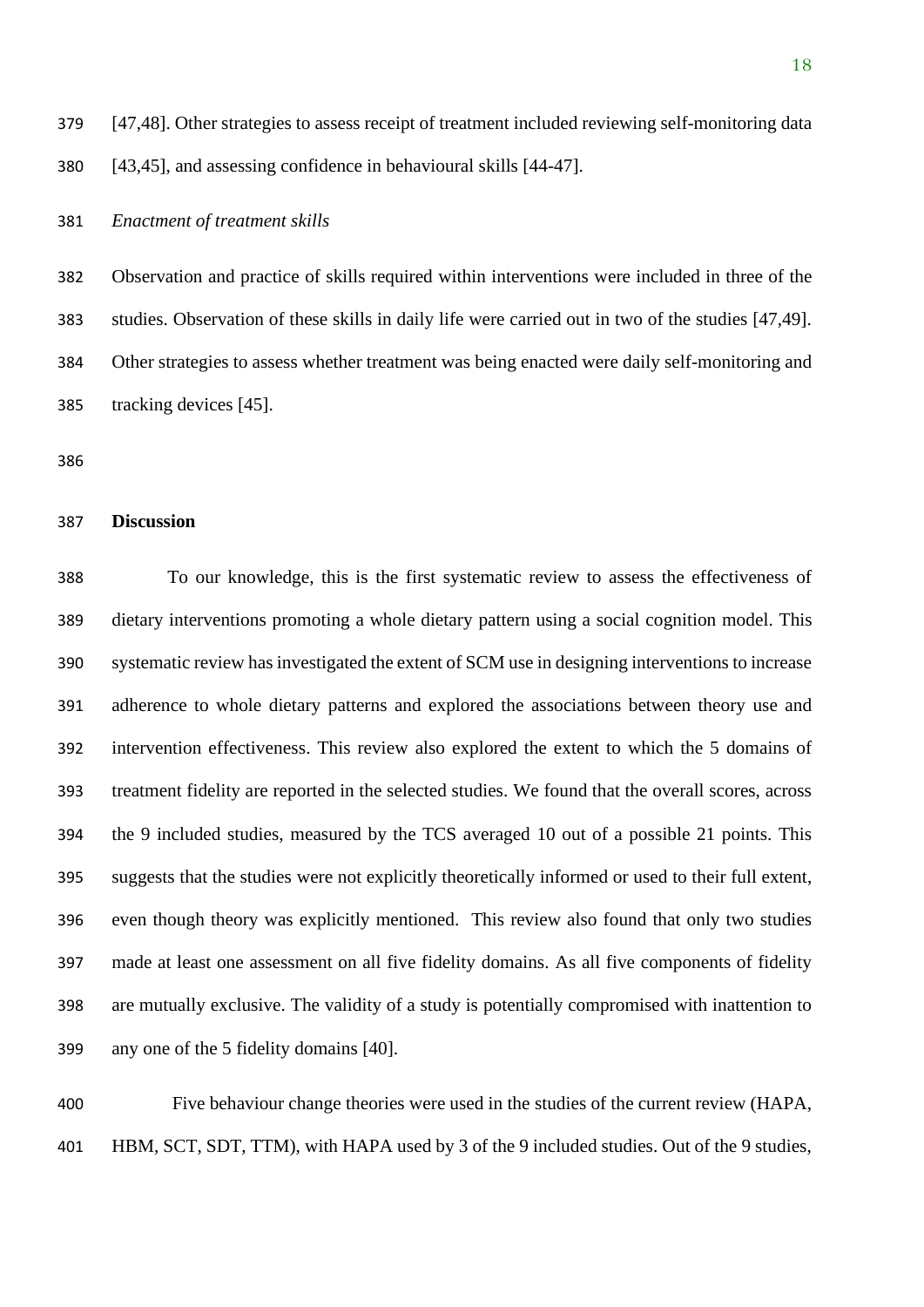one study [44] showed no improvements in diet following the intervention based on the Diet Guidelines Index (DGI) to create an overall single score of diet quality. Previous research has stated that the way in which dietary scales score individual food groups to create a single score can be problematic [53], as observed associations could be due to single components rather than the overall dietary pattern [7]. Small-scale scores are less informative, as the extremes and the inherent characteristics of a pattern or a behaviour may not be fully captured [7]. Furthermore, research has shown that participants had better control of their diet and ate more healthily compared to the general population and therefore, changes in diet quality could not be detected [44]. Also, those in the intervention group perceived less risk awareness to those in the control group, which could have affected their engagement in the intervention [44]. Awareness of the importance of balanced nutrition is shown to be an important factor that may influence dietary choices [54,55].

 Five of the studies used a dietary scale that reported individual food group scores. All five studies improved dietary scores for at least one food group. One study found a significant improvement in fruit intake [45], vegetable intake [43], carbohydrates/grains [42], and dairy [42]. Two studies reported improvements in protein (fish, poultry, beans, meat, or eggs) [45,47], and total fats [41,42]. These findings are consistent with a previous review which found that out of half the studies examined, at least one aspect of diet had not improved, with a further 5 studies showing no improvement in diet quality. However, in the same review, one quarter of the studies were found to be explicitly theoretically informed (based on the Theory Coding Scheme), and significantly improved diet quality. Of these 10 studies, 8 reported improvements in fruit and vegetables [25] suggesting that interventions that use behaviour change theory rigorously, lead to better outcomes in trials.

 The current review found limited association between the use of psychological theory and improved intervention outcomes, with only three of the studies in this review reporting an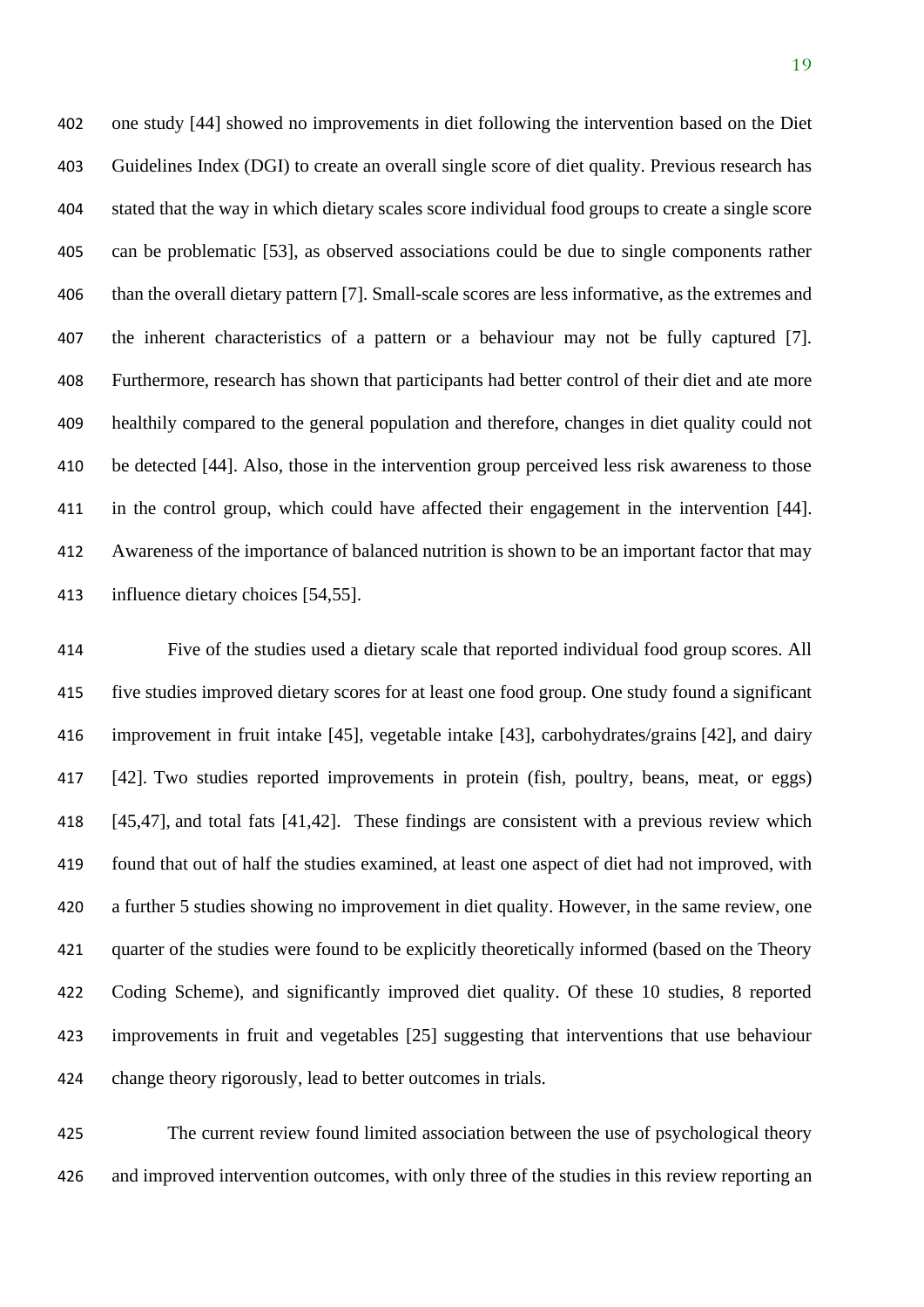association between theory and intervention effectiveness (assessed through individual TCS items). One possible explanation for the relatively limited effectiveness of the interventions reviewed in the present review is that they apply theory insufficiently. The current review showed that the included studies revealed theoretical implementation weaknesses. Most notably, linking all BCTs to theoretical constructs were met by only 4 out of the 9 studies. Compared to previous findings[56,57], this review observed a closer link between intervention and theory, measured by a higher percentage of studies reporting on linkage between theoretical constructs and intervention techniques (TCS items 7-11). However, in the current review, only studies that explicitly mentioned theory were included. Previous research targeted interventions whether theory was mentioned or not for the target behaviour, with only half the studies reported to be explicitly based on theory, and of those, few targeted all theoretical constructs or linked all BCTs to theoretical constructs [57].

 Theory based interventions can help us understand processes and effectiveness of interventions [26] by identifying key constructs that are shown to be related to behaviour and behaviour change techniques related to the relevant constructs, that can be used as a target for intervention design. Research has found that interventions tailored on theoretical concepts were more effective than those tailored on behaviour alone [58]. However, as more than half of the included studies in the current review did not report on this concept fully, the findings limit the extent of evidence of behaviour change factors [59]. Overall, these finding highlight the need for clearer selection, application, and reporting of theory use in the design, implementation, and evaluation of dietary intervention.

 Linking BCT's to theory provides an opportunity to refine theory [26] and while the current review found that most of the studies linked at least one BCT to theoretical constructs, none of the studies used the results to refine theory. It is important to address this, as not only is theory important in the developmental stages of intervention design and future interventions,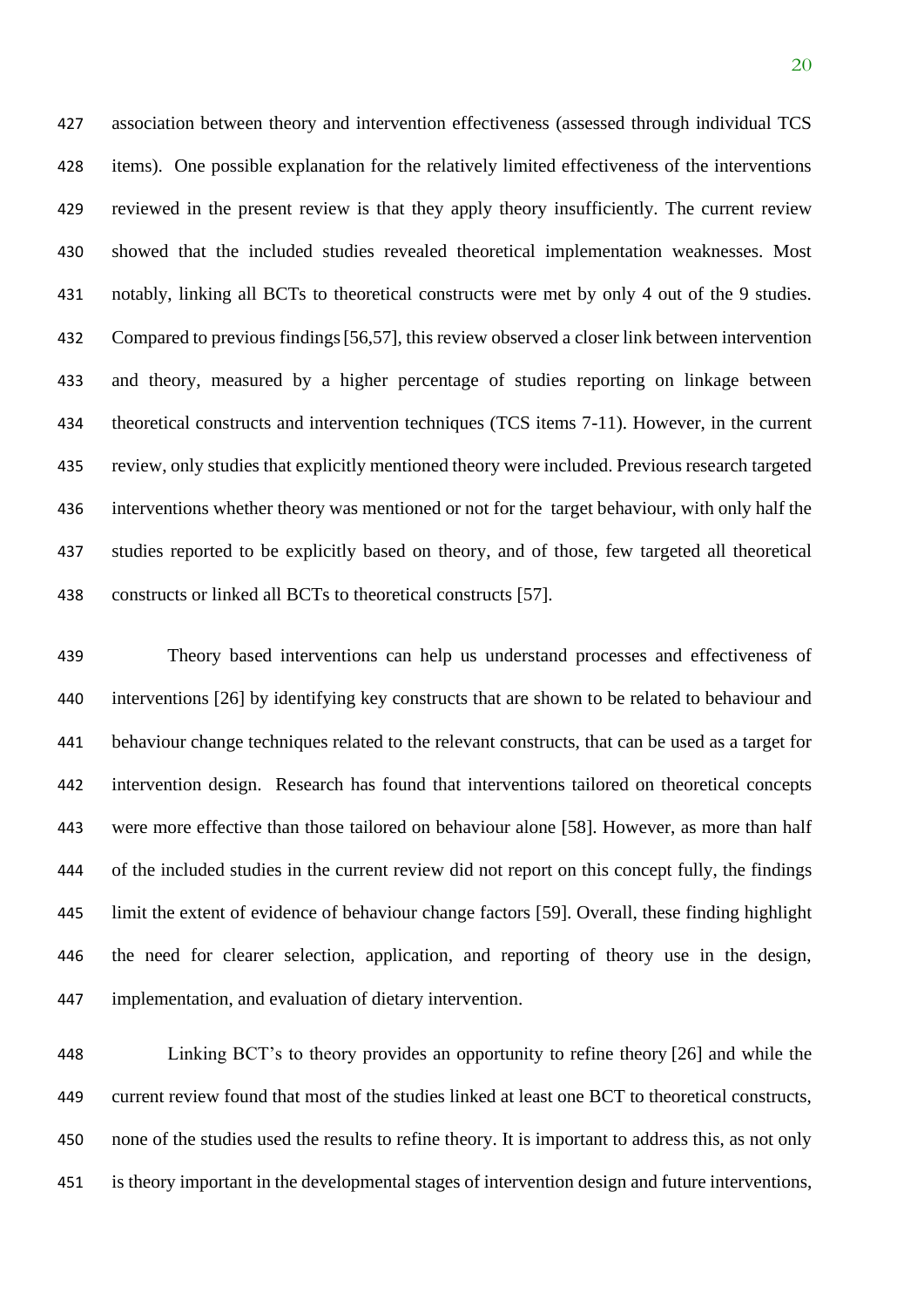but to the advancement of our understanding of how interventions affect behaviour. This lack of refining theory from interventions is common, with similar results found in recent research [59-61].

 A second explanation to the relatively limited effectiveness of the interventions reviewed in the present review is that the interventions may not have been delivered as the designers intended. This cannot be ruled out, as treatment fidelity was poorly reported in the current review studies. According to Borrelli. [40] there are five domains of treatment fidelity: study design, training, delivery, receipt, and enactment, all of which are mutually exclusive. The validity of a study is potentially compromised with inattention to any one of the 5 fidelity 461 domains. The overall reporting of treatment fidelity in the current review is poor, with only 3 studies reporting on more than three of the five domains. This finding is similar to other reviews considering fidelity [40,62]. Overall, we found that regardless of the theory coding scheme score, those studies that reported high on fidelity, reported improvements in more food groups than those with lower fidelity. For example, one study [46] that scored the highest in the theory coding scheme but low on fidelity, reported a significant improvement in overall DASH score, but not in any of the individual food groups. Furthermore, two of the included studies that scored relatively low on the theory coding scheme and high on fidelity, reported better adherence to the Mediterranean diet [48], and improvement to several of the food groups including fruit, red meat, processed meat and total AHEI scores [45]. Moreover, two studies scoring the lowest on fidelity [41,42], reported improvements on less food groups, which did not include fruit or vegetables. However, these two studies also scored relatively low on the TCS. This finding demonstrates that, while the TCS addresses fidelity of treatment such as, explicitly identifying and use of theory as a basis for intervention design, there are other factors that are not addressed. For example, if insignificant results were found in an intervention and only one or two of the domains were of high fidelity, it is possible that the insignificant results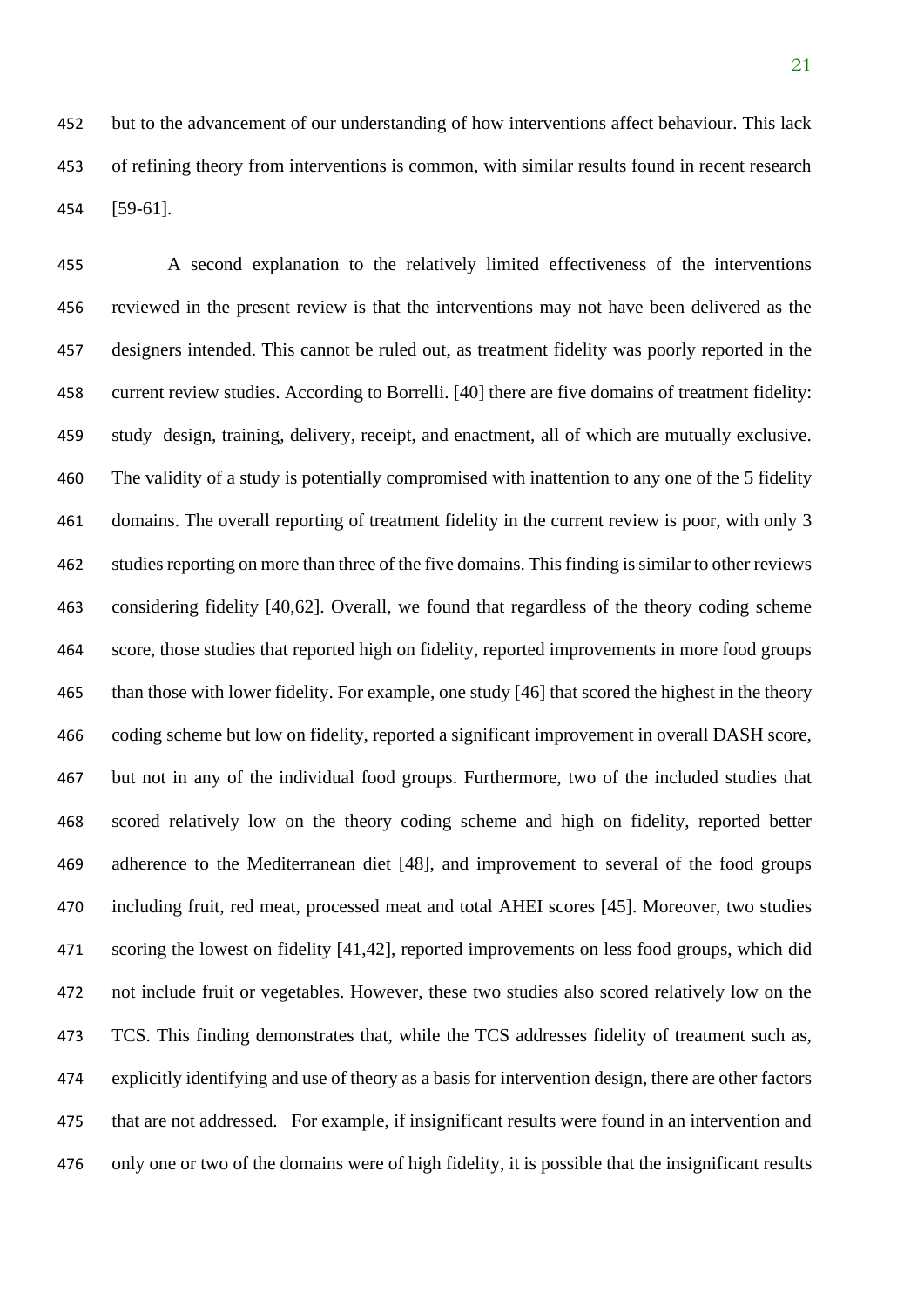were due to a lack of attention in the other domains [28], such as the training providers may not have been adequately trained. Therefore, in order to enhance the transition from theory to practice, we recommend that intervention designers include a plan to assess and monitor treatment fidelity based on the 5 domains proposed by Borrelli [40].

 Using theory to design behaviour change interventions have been criticised, as they specify what theoretical constructs (i.e. intentions) should be changed to change behaviour, but do not specify how constructs can be changed. However, systematic reviews have recently started to identify links between theoretical constructs and BCTs, enhancing the effectiveness of behaviour change interventions [63]. It has been suggested, those that target change mechanisms at population, community and individual levels are the most effective [64], suggesting that behaviour change interventions may benefit from drawing on a wider range of theories than Social Cognition Models [20]. Recently, new approaches to behaviour change, and the implementation and evaluation of interventions has been developed, in particular, the Behaviour Change Wheel, COM-B model and the BCT taxonomy which helps build the bridge between predicting behaviour and actual behaviour, by specifying the "active ingredients" of the intervention, and this classification will facilitate replication of interventions [65]. The Behaviour Change Wheel seeks to provide a framework, that other theories can be considered. Social Cognition Models constructs mainly fall into the reflective motivation component of the COM-B model and either minimally or not at all into the other 5 components [20]. The COM- B model is a holistic approach for changing behaviour, based on a model of an individual, rather than a mechanistic process of identifying determinants of behaviour based on factors accounting for variation in current behaviour between individuals [20]. The BCW incorporates the COM-B model, TDF and BCT's in a systematic approach in designing an intervention. The BCW is gaining popularity in developing interventions in a range of health behaviours including dietary behaviour [66,67]. Therefore, more research is needed, using new approaches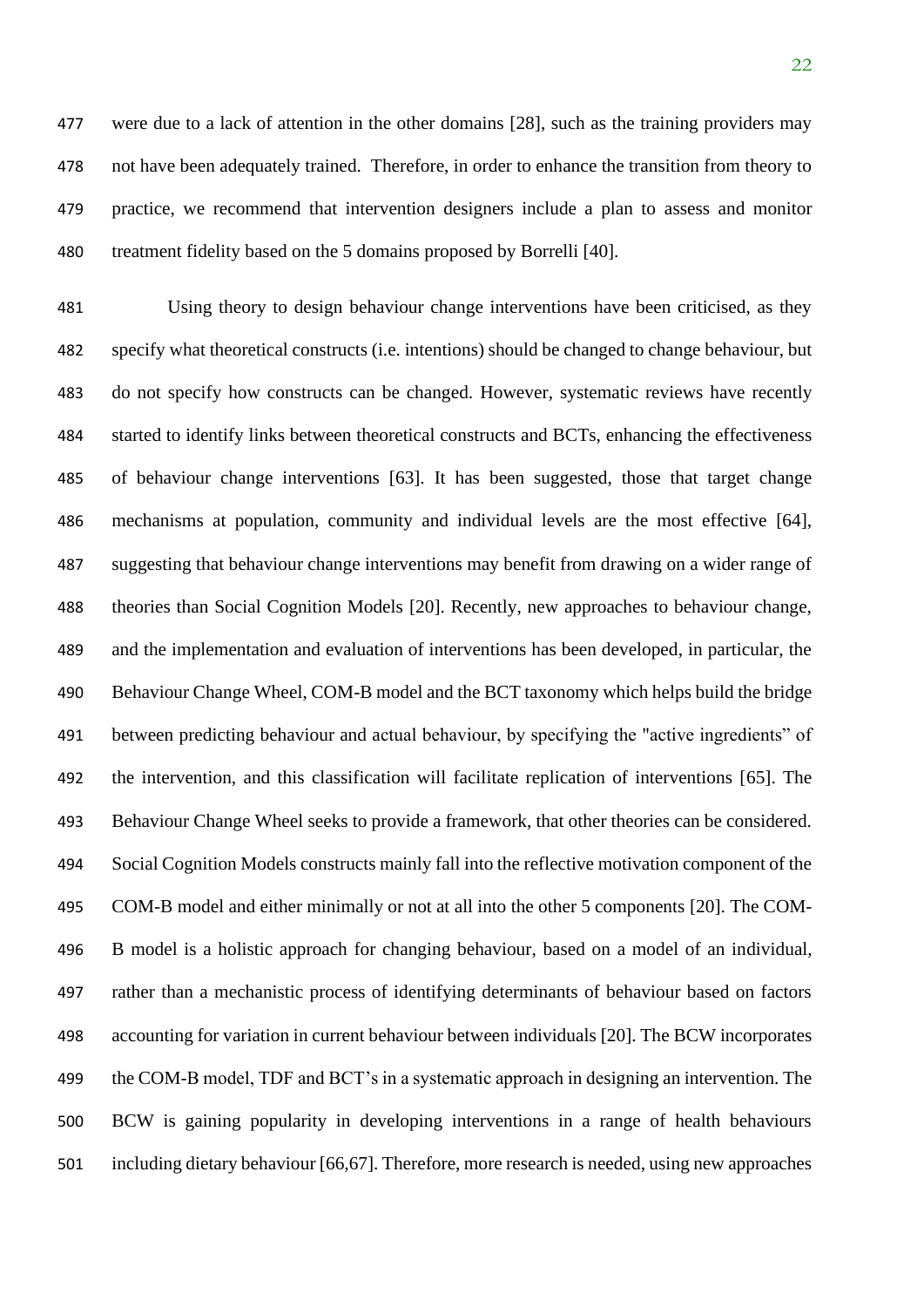to understand dietary behaviour, and in the development and evaluation of complex interventions [68].

#### **Strengths and Limitations**

 A major strength of the current review is the use of the TCS, which allowed for a deeper exploration of the extent of psychological theory driven interventions, and also our understanding of shortcomings in the reporting and implementation on the use of psychological theory. This review did not conduct a meta-analysis, however, the differences found in the included studies populations, interventions and behavioural theories would make the average effect across studies difficult to interpret [69]. Relevant studies may have been excluded due to selection criteria and search terms. For example, studies that are not in English but used theory and relevant to this review would be missed and studies that failed to report they used a behaviour change theory. However, full articles were obtained for possible inclusion for potentially relevant articles, even if theory was not explicitly mentioned in the abstract, further minimising potential bias. Coding of the TCS may be subject to misclassification bias, however, two researchers (DT&LS) interpreted and coded the TCS items to reduce any bias

## **Conclusion**

 To our knowledge this is the first review to examine psychological theory driven interventions that use a whole dietary pattern. We have found that, while all the included studies mentioned theory, total scores were mostly moderate, suggesting that theory had not been extensively applied to the design, implementation and evaluation of behaviour change interventions, and/or theory use was reported with insufficient detail. We recommend that future interventions explicitly link theory and outcome, to allow identification of the most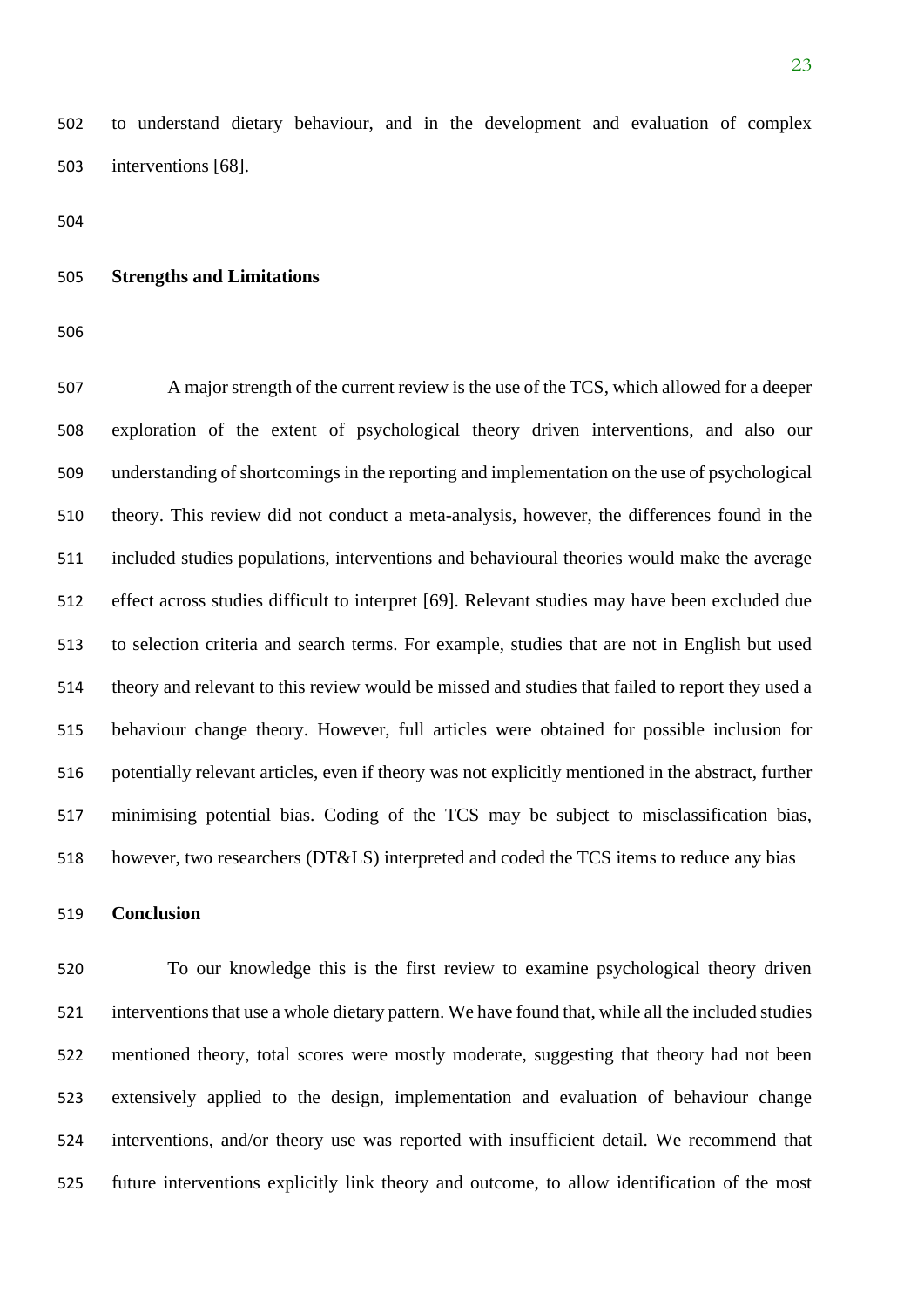salient intervention techniques and behaviour change theory, to advance our understanding of behaviour change. To enhance the transition from theory to practice, we recommend researchers use a fidelity framework to guide the reporting of treatment fidelity in future research. Mixed results were observed for the effectiveness of theory-based interventions. With the small number of included studies, only one of which was high quality, findings should be interpreted with caution. Future reviews should include both theory and non-theory interventions, to provide evidence of the effectiveness of psychological based interventions compared to no theory use.

#### **Abbreviations**

 BCC: Behaviour change consortium; BCT: Behaviour change techniques; COM-B: Capability opportunity, motivation and behaviour; CG: Control group; DASH: Dietary Approaches to Stop Hypertension; DGI: Dietary guidelines index; EPOC: Cochrane effective practice and organisation of care; HAPA: Health action process approach; HBM: Health belief model; HEI: Healthy eating index; IG: Intervention group; MEDAS: Mediterranean diet adherence screener; MIND: Mediterranean intervention for neurodegenerative delay; NCD: Non-communicable disease; PICOS: Population, intervention, comparison, outcome, study design; PRISMA: Preferred reporting items for systematic reviews and meta-analysis; PROSPERO: International prospective register of systematic reviews; RCT: Randomised controlled trial; SCT: Social cognitive theory; SDT: Social determination theory; TPB: Theory planned behaviour; TCS: Theory coding scheme; TTM: Transtheoretical model; USA: United states of America; USDA: Dietary guidelines for Americans; WHO: World health organisation.

## **Declarations**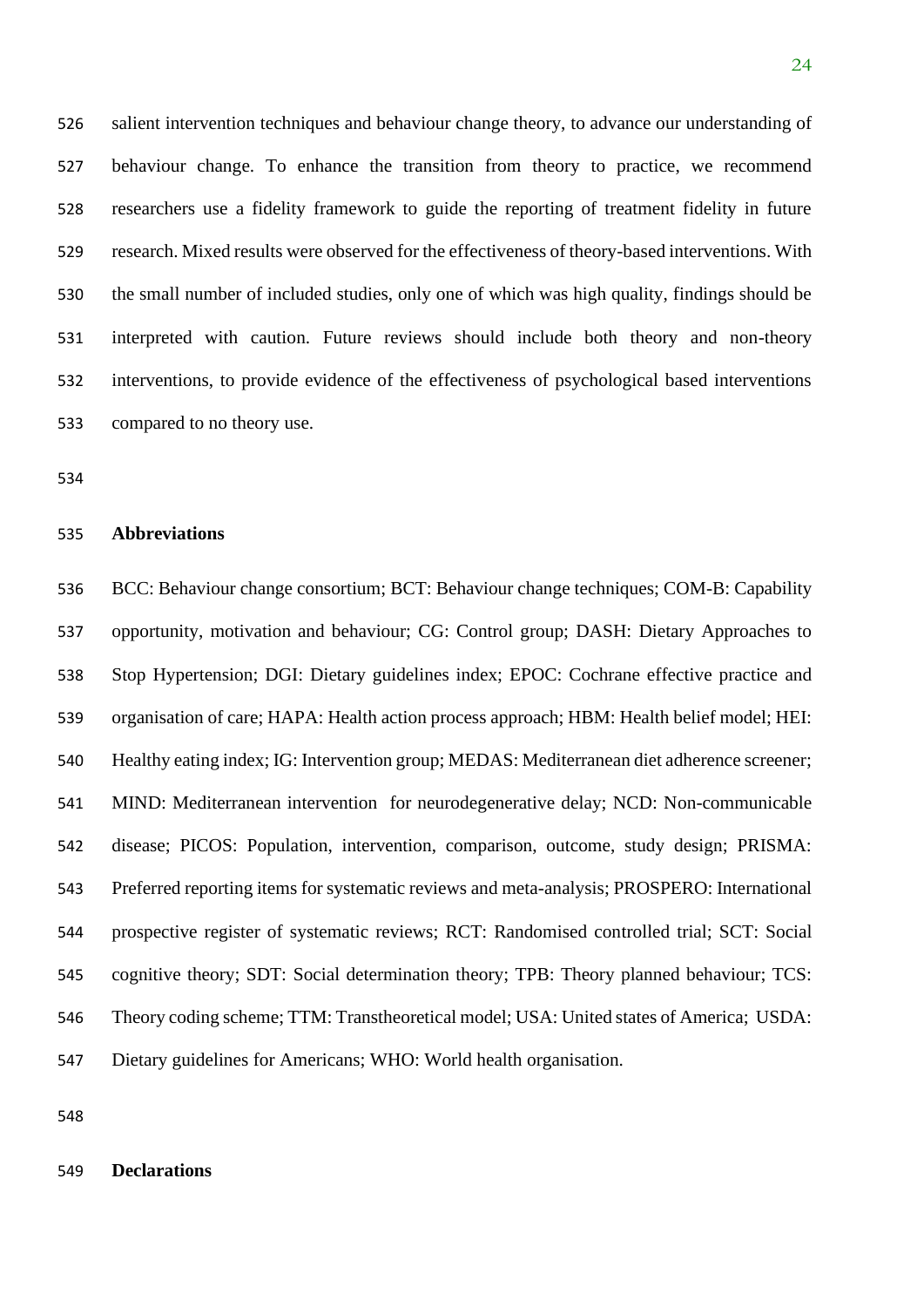| 550 | <b>Ethics Approval and Consent to participate</b>                                                   |
|-----|-----------------------------------------------------------------------------------------------------|
| 551 | Not applicable                                                                                      |
| 552 | <b>Consent for Publication</b>                                                                      |
| 553 | Not applicable                                                                                      |
| 554 | <b>Availability of Data and Material</b>                                                            |
| 555 | All relevant data is included within the manuscript file                                            |
| 556 | <b>Competing Interests.</b>                                                                         |
| 557 | The authors declare they have no competing interests.                                               |
| 558 | <b>Funding</b>                                                                                      |
| 559 | The Department for the Economy (DfE) sponsored the research for this paper.                         |
| 560 | <b>Authors Contributions</b>                                                                        |
| 561 | DT/LS designed the review and searched the databases for studies. DT/LS screened, quality           |
| 562 | assessed, and theory coded included studies. DT drafted the manuscript. LS, JMcC, MK, LK            |
| 563 | revised the manuscript critically for intellectual content. All authors read and approved the final |
| 564 | manuscript                                                                                          |
| 565 | Acknowledgment. The authors would like to thank Dr Lynn Dunwoody and Joan Atkins for                |
| 566 | providing support and necessary information for the systematic review. No funding was               |
| 567 | provided for this systematic review.                                                                |
| 568 |                                                                                                     |
| 569 | <b>References</b>                                                                                   |
| 570 | 1. World Health Organization (WHO). NCD mortality and morbidity. World Health                       |
| 571 | Organisation. 2016                                                                                  |
| 572 | 2. Murray CJ. Health effects of dietary risks in 195 countries, 1990–2017: a systematic             |
| 573 | analysis for the Global Burden of Disease Study. Lancet. 2019; 393: 1958-1972.                      |
|     |                                                                                                     |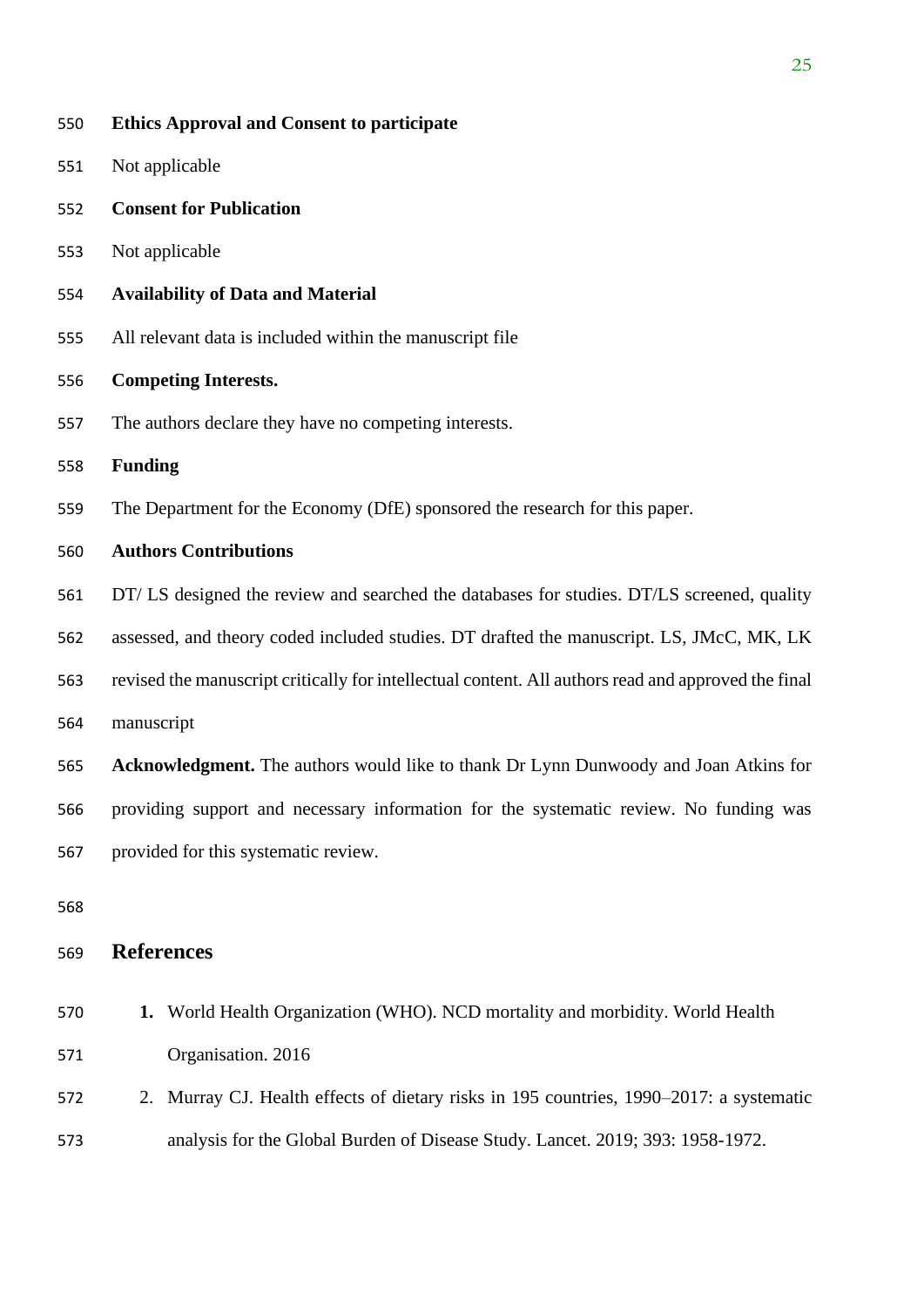- 3. Yang Q, Zhang Z, Gregg EW, Flanders WD, Merritt R, Hu FB. Added sugar intake and cardiovascular diseases mortality among US adults. JAM Intern Med 2014;174:516–24
- 4. Tapsell LC, Neale EP, Satija A, Hu FB. Foods, nutrients, and dietary patterns: interconnections and implications for dietary guidelines. Advances in Nutrition. 2016;7(3):445-54.
- 5. Willett W. Nutritional epidemiology. 3rd ed. New York: Oxford University Press, 2013.
- 6. Mumme KD, von Hurst PR, Conlon CA, Jones B, Haskell-Ramsay CF, Stonehouse W, Heath AL, Coad J, Beck KL. Study protocol: associations between dietary patterns, cognitive function and metabolic syndrome in older adults–a cross-sectional study. BMC Public Health. 2019; 1;19(1):535.
- 7. Schulze MB, Martínez-González MA, Fung TT, Lichtenstein AH, Forouhi NG. Food based dietary patterns and chronic disease prevention. Bmj. 2018; 361: k2396
- 8. Imamura F, Micha R, Khatibzadeh S, et al. Dietary quality among men and women in 187 countries in 1990 and 2010: a systematic assessment. Lancet Glob Health*.* 2015; 589 3(3): e132-e142.
- 9. Choices NH. The eatwell plate. 2015. URL: http://www. nhs. uk/Livewell/Goodfood/Pages/eatwell-plate. aspx [accessed 2015-01-24][WebCite Cache ID 6Vo8KHOM4].
- 10. MyPlate C. tips for to a great plate. DG TipSheet No. 1, USDA. Center for Nutrition Policy and Promotion. June. 2011.
- 11. Panagiotakos DB, Pitsavos C, Arvaniti F, Stefanadis, C. Adherence to the Mediterranean food pattern predicts the prevalence of hypertension, hypercholesterolemia, diabetes and obesity, among healthy adults; the accuracy of the MedDietScore. *Prev Med*. 2007; 44(4): 335-340.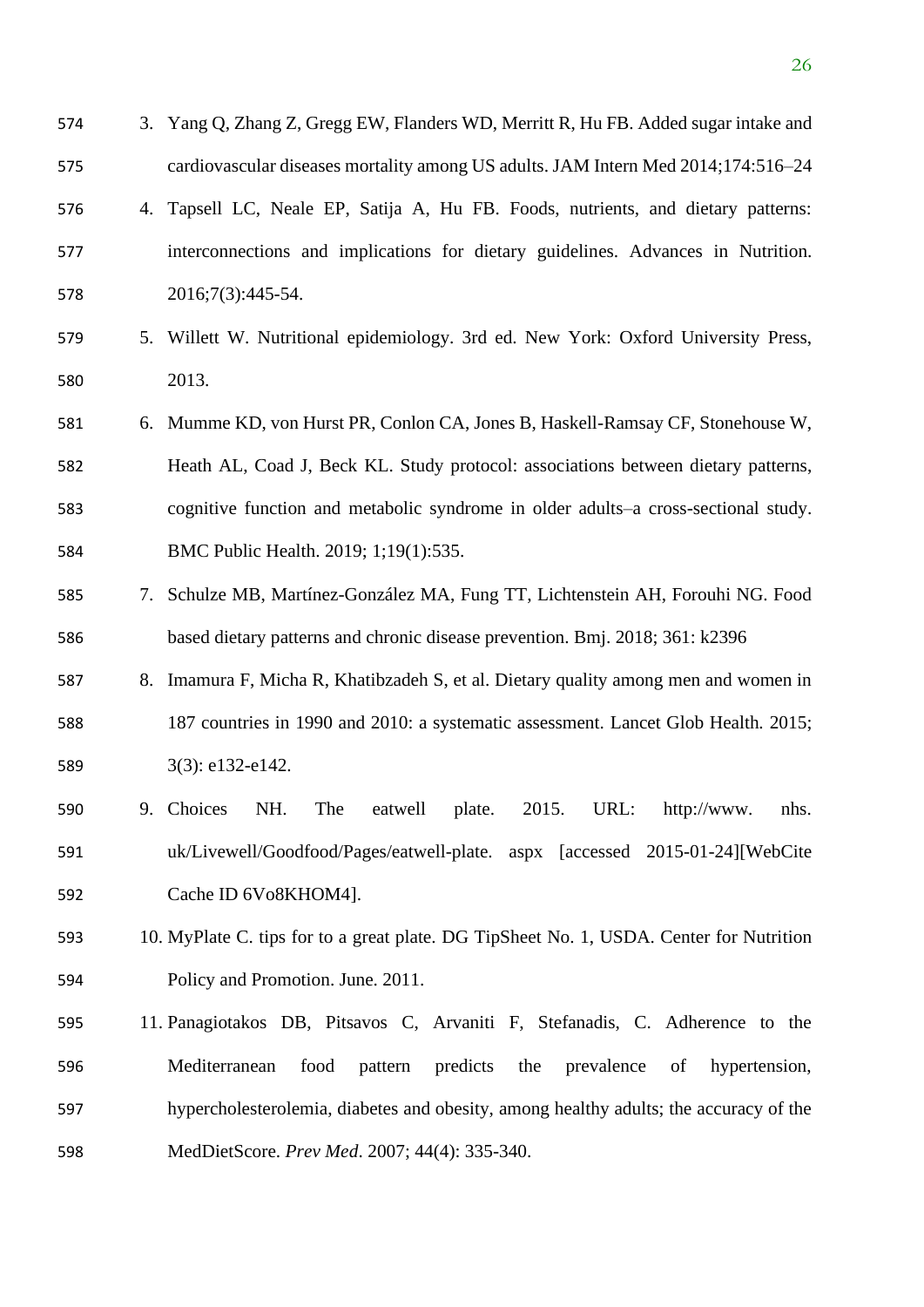- 13. Prestwich A, Webb TL, Connor M. Using theory to develop and test interventions to promote changes in health behaviour: evidence, issues, and recommendations. Curr Opin Psychol. 2015; 5: 1-5.
- 14. Ajzen I. The theory of planned behavior. Organizational behavior and human decision processes. 1991; 50(2):179-211. Conner M, Norman P. Predicting and changing health behaviour: Research and practice with social cognition models. Maidenhead.
- 15. Coulson, N. S., Ferguson, M. A., Henshaw, H., & Heffernan, E. Applying theories of health behaviour and change to hearing health research: Time for a new approach. *International Journal of Audiology*, 2016; *55*(sup3), S99-S104.
- 16. Conner M, Norman P. Predicting and changing health behaviour: Research and practice with social cognition models. Maidenhead. 2015
- 17. McDermott MS, Oliver M, Simnadis T, et al. The Theory of Planned Behaviour and
- dietary patterns: A systematic review and meta-analysis. Prev Med*.* 2015; 81: 150-156.
- 18. Omondi DO, Walingo MK, Mbagaya GM, Othuon LOA. Predicting dietary practice behavior among type 2 diabetics using the theory of planned behavior and mixed methods design. World Acad Sci Eng Technol. 2011; 55: 1048-1057.
- 19. Morris MC, Tangney CC, Wang Y, Sacks FM, Bennett DA, Aggarwal NT. MIND diet associated with reduced incidence of Alzheimer's disease. Alzheimer's & Dementia. 2015; 11(9):1007-14.
- 20. Sacks FM, Moore TJ, Appel LJ, Obarzanek E, Cutler JA, Vollmer WM, Vogt TM, Karanja N, Svetkey LP, Lin PH, Bray GA. A dietary approach to prevent hypertension: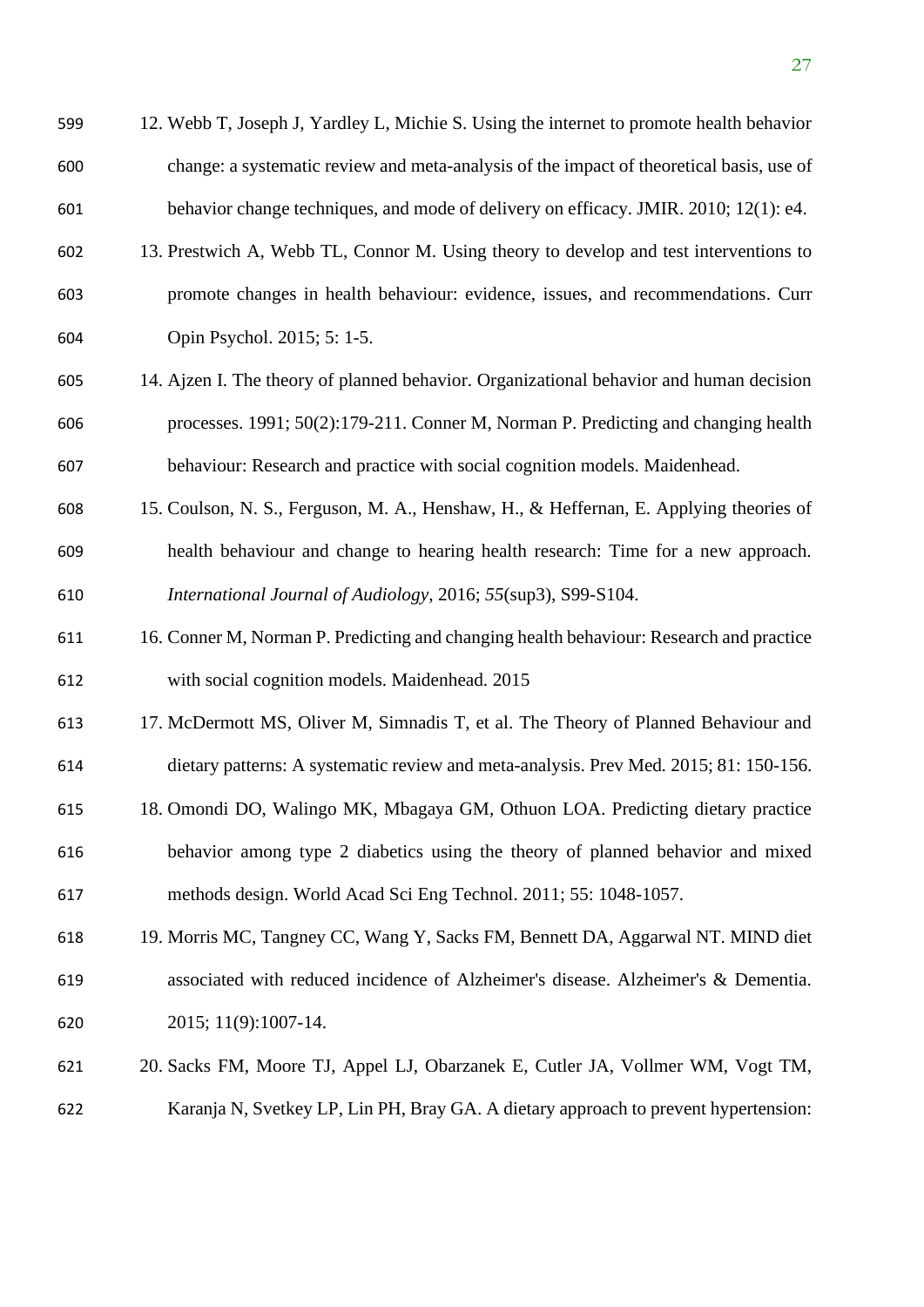- a review of the Dietary Approaches to Stop Hypertension (DASH) Study. Clinical cardiology. 22(S3):6-10.
- 21. Prestwich A, Sniehotta FF, Whittingham C, Dombrowski SU, Rogers L, Michie S. Does theory influence the effectiveness of health behavior interventions? Meta-analysis. Health Psychol. 2014; 33(5): 465.
- 22. Diep CS, Chen TA, Davies VF, Baranowski JC, Baranowski T. Influence of behavioral theory on fruit and vegetable intervention effectiveness among children: a meta-analysis. J Nutr Educ Behav. 2014; 46(6): 506-546.
- 23. Gardner B, Wardle J, Poston L, Croker H. Changing diet and physical activity to reduce gestational weight gain: a meta‐analysis. Obes Rev. 2011; 12(7): e602-e620.
- 24. Hagger MS, Cameron LD, Hamilton K, Hankonen N, Lintunen T, editors. The handbook of behavior change. Cambridge University Press; 2020.
- 25. Avery KN, Donovan JL, Horwood J, Lane JA. Behavior theory for dietary interventions for cancer prevention: a systematic review of utilization and effectiveness in creating behavior change. Cancer Causes Control*.* 2013; 24(3): 409-420.
- 26. Michie S, Prestwich A. Are interventions theory-based? Development of a theory coding scheme. *Health Psychol*. 2010; 29(1): 1.
- 27. Toomey E, Hardeman W, Hankonen N, Byrne M, McSharry J, Matvienko-Sikar K,
- Lorencatto F. Focusing on fidelity: narrative review and recommendations for
- improving intervention fidelity within trials of health behaviour change interventions.
- Health Psychology and Behavioral Medicine. 2020; 8(1):132-51.
- 28. O'Shea O, McCormick R, Bradley JM, O'Neill B. Fidelity review: a scoping review of the methods used to evaluate treatment fidelity in behavioural change interventions.
- Physical Therapy Reviews. 2016; 21(3-6):207-14.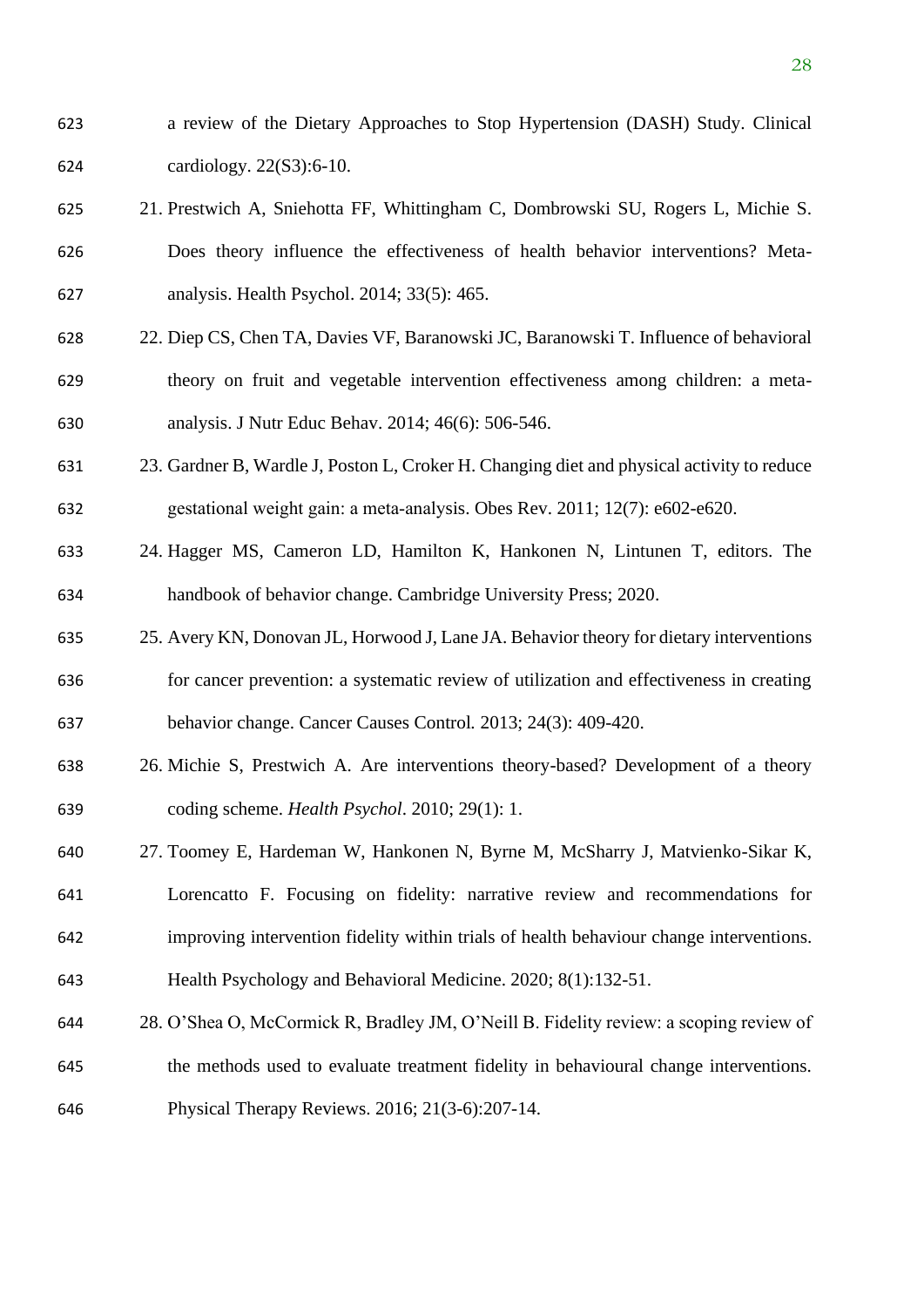- 29. Bellg A, Borrelli B, Resnick B, Hecht J, Minicucci D, Ory M, et al. Enhancing treatment fidelity in health behavior change studies: best practices and recommendations from the NIH Behavior Change Consortium. Health Psychol. 2004; 23:443–51.
- 30. Broers VJ, De Breucker C, Van den Broucke S, Luminet O. A systematic review and meta-analysis of the effectiveness of nudging to increase fruit and vegetable choice. The European Journal of Public Health. 2017; 27(5):912-20.
- 31. Al Rawahi SH, Asimakopoulou K, Newton JT. Factors related to reducing free sugar intake among white ethnic adults in the UK: a qualitative study. BDJ open. 2018; 4(1):1-6.
- 32. Stacey FG, James EL, Chapman K, Courneya KS, Lubans DR. A systematic review and meta-analysis of social cognitive theory-based physical activity and/or nutrition behavior change interventions for cancer survivors. Journal of Cancer Survivorship. 2015; 9(2):305-38.
- 33. Moher, D., Liberati, A., Tetzlaff, J., Altman, D. G., & Prisma Group. Preferred reporting items for systematic reviews and meta-analyses: the PRISMA statement. PLoS med, 2009; 6(7), e1000097.
- 34. Downs SH, Black N. The feasibility of creating a checklist for the assessment of the methodological quality both of randomised and non-randomised studies of health care interventions. J Epidemiol Community Health*.* 1998; 52(6): 377-384.
- 35. Morton S, Barton CJ, Rice S, Morrissey D. Risk factors and successful interventions for cricket-related low back pain: a systematic review. Br J Sports Med. 2014; 48: 685- 691.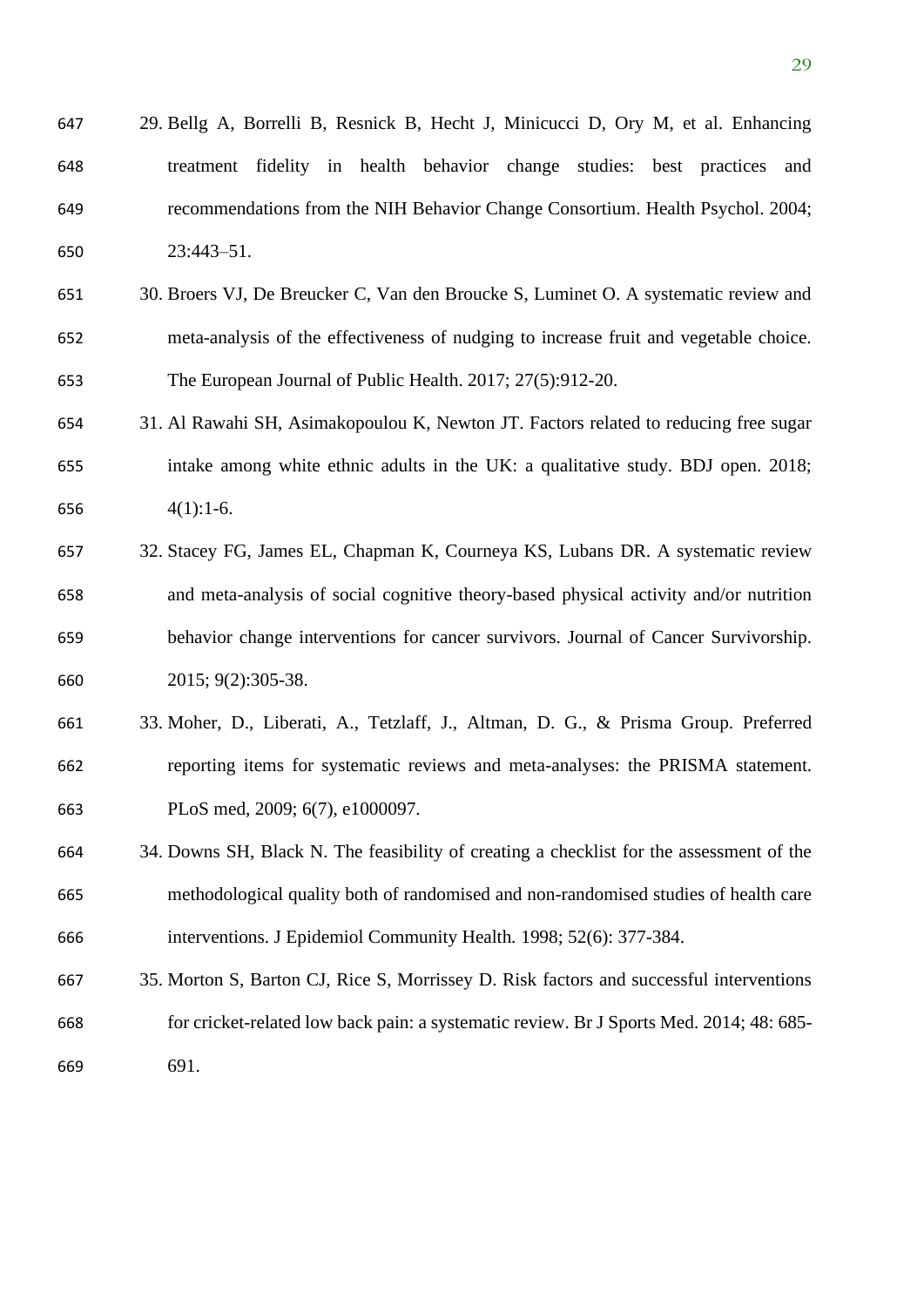- 36. Saunders LD, Mustafa Soomro G, Buckingham J, Jamtvedt G, Raina P. Assessing the methodological quality of nonrandomised intervention studies. West J Nurs Res. 2003; 25(2): 223-237.
- 37. O'Connor SR, Tully MA, Ryan B, Bradley JM, Baxter GD, McDonough SM. Failure of a numerical quality assessment scale to identify potential risk of bias in a systematic review: a comparison study. BMC research notes. 2015;8(1):1-7.
- 38. Alageel S, Guilford MC, Wright AJ. Multiple health behaviour change interventions for primary prevention of cardiovascular disease in primary care: systematic review and meta-analysis. BMJ open.2017;7(6): e015375.
- 39. Willmott T, Pang B, Rundle-Thiele S, Badejo A. Reported theory use in electronic health weight management interventions targeting young adults: a systematic review. Health psychology review. 2019;13(3):295-317.
- 40. Borrelli B. The assessment, monitoring, and enhancement of treatment fidelity in public health clinical trials. Journal of public health dentistry. 2011;71:S52-63.
- 41. Abood DA, Black DR, & Feral D. Nutrition education worksite intervention for university staff: application of the health belief model. J Nutri Educ Behav. 2003;*35*(5):260-267.
- 42. Manios Y, Moschonis G, Katsaroli I, Grammatikaki E, & Tanagra S. Changes in diet quality score, macro‐and micronutrients intake following a nutrition education intervention in postmenopausal women. J Hum Nutri Diet. 2007;20(2): 126-131.
- 43. Petrogianni M, Kanellakis S, Kallianioti K, Argyropoulou D, Pitsavos C, & Manios Y.
- A multicomponent lifestyle intervention produces favourable changes in diet quality and cardiometabolic risk indices in hypercholesterolaemic adults. J Hum Nutri Diet. 2013;26(6): 596-605.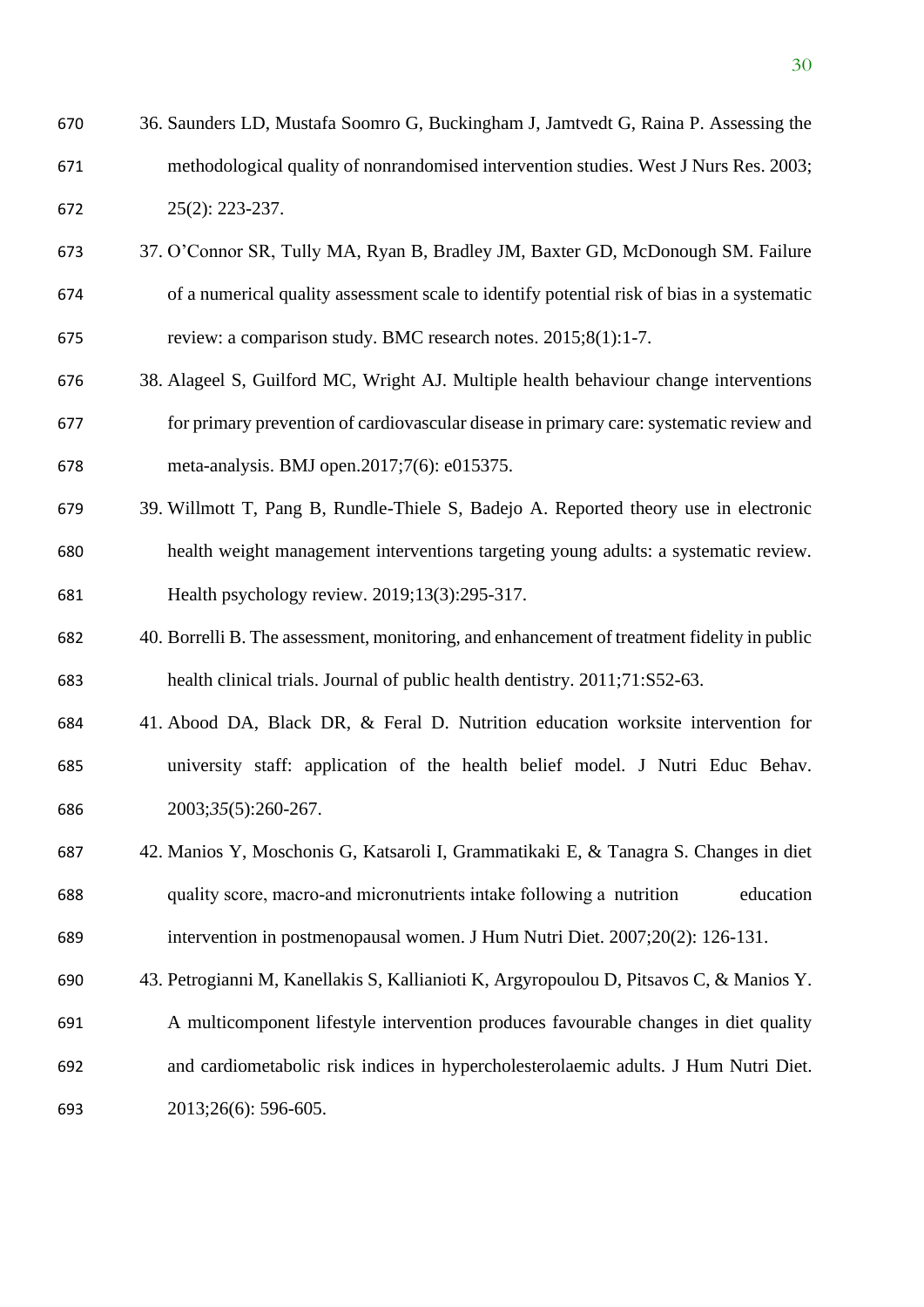| 694 | 44. MacPhail M, Mullan B, Sharpe L, MacCan, C, & Todd J. Using the health action   |
|-----|------------------------------------------------------------------------------------|
| 695 | process approach to predict and improve health outcomes in individuals with type 2 |
| 696 | diabetes mellitus. Diabetes Metab Syndr Obes. 2014; 7, 469.                        |

- 45. Miller CK, Weinhold KR, & Nagaraja HN. Impact of a worksite diabetes prevention intervention on diet quality and social cognitive influences of health behavior: a randomized controlled trial. J Nutri Educ Behav. 2016; *48*(3): 160-169.
- 46. Rodriguez MA, Friedberg JP, DiGiovanni A, Wang B, Wylie-Rosett J, Hyoung S, Natarajan S. A Tailored Behavioral Intervention to Promote Adherence to the DASH Diet. American Journal of Health Behavior. 2019 Jul 1;43(4):659-70.
- 47. Peters NC, Contento IR, Kronenberg F, Coleton M. Adherence in a 1-year whole foods eating pattern intervention with healthy postmenopausal women. Public Health Nutri. 705 2014 Dec; 17(12): 2806-15.
- 48. Leblanc V, Bégin C, Hudon AM, Royer MM, Corneau L, Dodin S, & Lemieux S. Effects of a nutritional intervention program based on the self-determination theory and promoting the Mediterranean diet. Health psychology open. 2015; *3*(1), 2055102915622094.
- 49. Schwarzer R, Fleig L, Warner LM, Gholami M, Serra-Majem L, Ngo J, ... & Giannakis
- G. Who benefits from a dietary online intervention? Evidence from Italy, Spain and Greece. Public Health Nutri. 2017; *20*(5): 938-947.
- 50. Boeckner, LS, Kohn, H, Rockwell, K. A risk-reduction course for adults. J Am Diet Assoc*,* 1990; 90:260–263
- **51.** Pyramid FG. A Guide to Daily Food Choices. Washington, DC: US Dept of Agriculture. Human Nutrition Information Service. 1992; 341-342.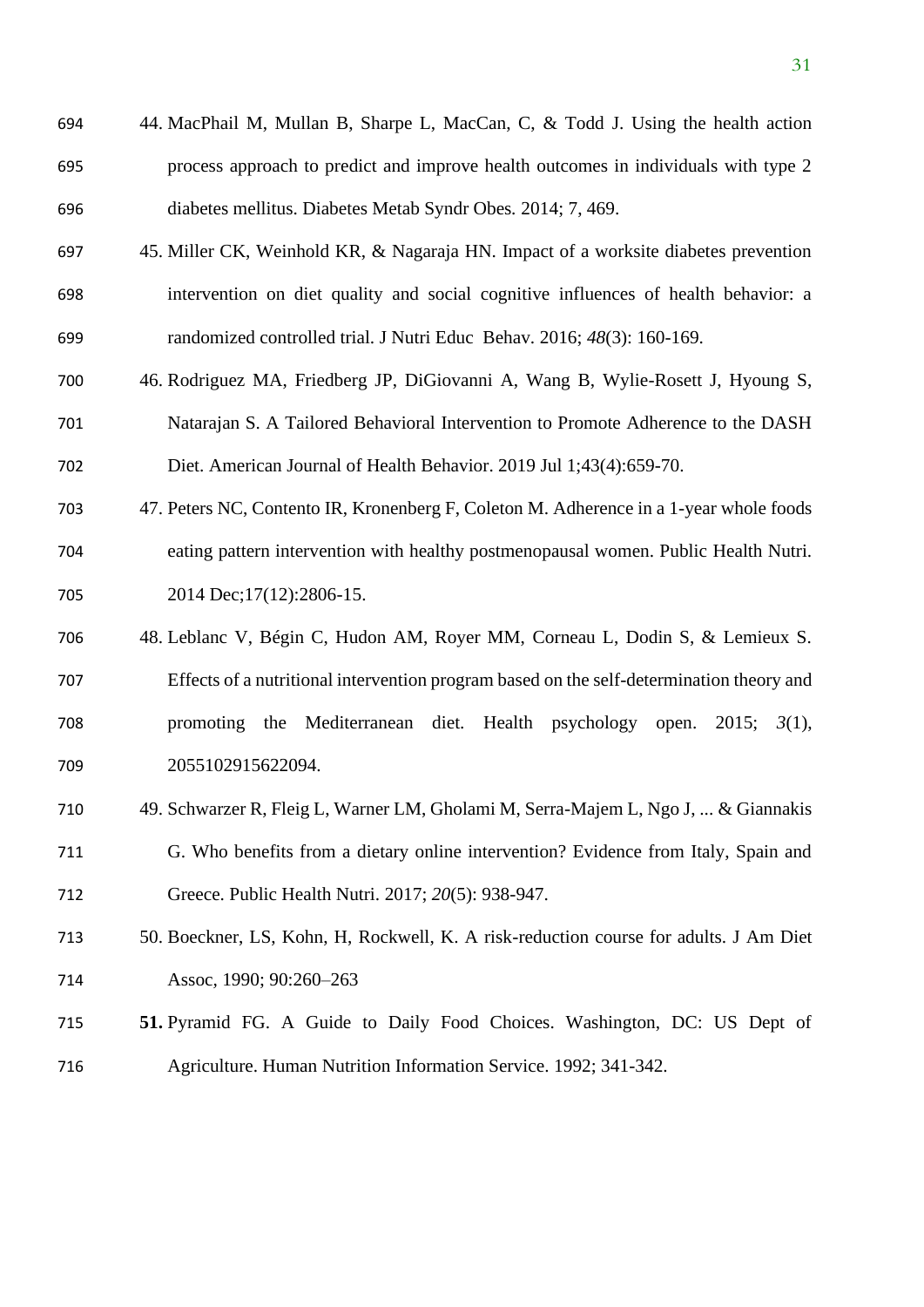- **52.** Willett WC, Sampson L, Stampfer MJ, Rosner B, Bain C, Witschi J, Hennekens CH, Speizer FE. Reproducibility and validity of a semiquantitative food frequency questionnaire. American Journal of Epidemiology. 1985;122(1):51-65
- 53. Arvanti F, Panagiotakos DB. Healthy indexes in public health practice and research: a review. Crit Rev Food Sci Nutr. 2008; 48(4): 317-327.
- 54. Alkerwi A, Sauvageot N, Malan L, Shivappa N, Hébert JR. Association between nutritional awareness and diet quality: evidence from the observation of cardiovascular risk factors in Luxembourg (ORISCAV-LUX) study. Nutrients. 2015;7(4):2823-2838.
- 55. Paquette MC. Perceptions of healthy eating: state of knowledge and research gaps. *Can*  J Public Health. 2005; 96: S15-S19.
- 56. Demmelmaier I, Iverson MD. How Are Behavioral Theories Used in Interventions to Promote Physical Activity in Rheumatoid Arthritis? A Systematic Review. Arthritis Care Res (Hoboken). 2018; 70(2): 185-196.
- 57. Prestwich A, Sniehotta FF, Whittingham C, Dombrowski SU, Rogers L, Michie S.Does theory influence the effectiveness of health behavior interventions? Meta-analysis. Health Psychol. 2014; 33(5): 465.
- 58. Noar SM, Benac CN, Harris MS. Does tailoring matter? Meta-analytic review of tailored print health behavior change interventions. *Psychol Bull*. 2007; 133(4): 673.
- 59. Lippke S, Ziegelmann JP. Theory‐based health behavior change: Developing, testing, and applying theories for evidence‐based interventions. Applied Psychology. 2008;57(4):698-716.
- 60. Baron JS, Sullivan KJ, Swaine JM, et al. Self-management interventions for skin care in people with a spinal cord injury: part 2—a systematic review of use of theory and quality of intervention reporting. Spinal Cord*.* 2018; 1.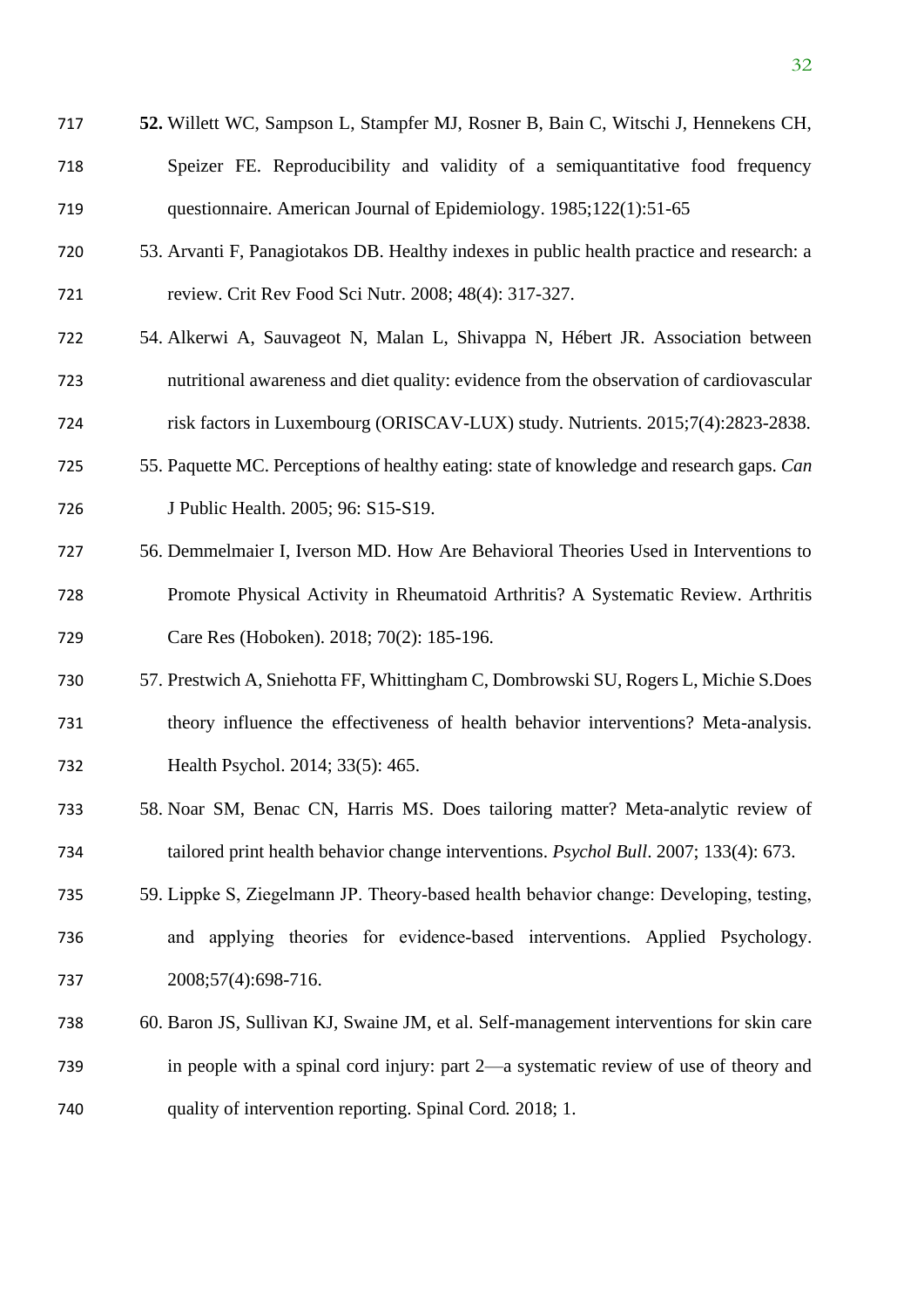- 61. Casey B, Coote S, Hayes S, Gallagher S. Changing physical activity behavior in people with Multiple Sclerosis: A Systematic Review and Meta-Analysis. Arch Phys Med Rehabil*.* 2018; 99(10): 2059-2075.
- 62. JaKa MM, Haapala JL, Trapl ES, Kunin‐Batson AS, Olson‐Bullis BA, Heerman WJ, Berge JM, Moore SM, Matheson D, Sherwood NE. Reporting of treatment fidelity in
- behavioural paediatric obesity intervention trials: a systematic review. Obesity Reviews. 2016;17(12):1287-300.
- 63. Prestwich A, Kellar I, Conner M, Lawton R, Gardner P, Turgut L. Does changing social influence engender changes in alcohol intake? A meta-analysis. Journal of consulting and clinical psychology. 2016; 84(10):845.
- 64. National Institiute of Health Care Excellence. Behaviour change: General approaches. Retrieved from<http://www.nice.org.uk/guidance/ph6/chapter/3-recommendations>
- 65. Michie S, Atkins L, West R. The behaviour change wheel: a guide to designing interventions. Needed: physician leaders. 2014; 26:146.
- 66. Costello N, McKenna J, Sutton L, Deighton K, Jones B. Using contemporary behavior change science to design and implement an effective nutritional intervention within professional rugby league. International journal of sport nutrition and exercise metabolism. 2018 Sep 1;28(5):553-7.
- 67. McEvoy CT, Moore SE, Appleton KM, Cupples ME, Erwin C, Kee F, Prior L, Young IS, McKinley MC, Woodside JV. Development of a peer support intervention to encourage dietary behaviour change towards a Mediterranean diet in adults at high cardiovascular risk. BMC Public Health. 2018; 18(1):1194.
- 68. Craig P, Dieppe P, Macintyre S, Michie S, Nazareth I, Petticrew M. Developing and evaluating complex interventions: the new Medical Research Council guidance. Bmj. 2008; 337: a1655.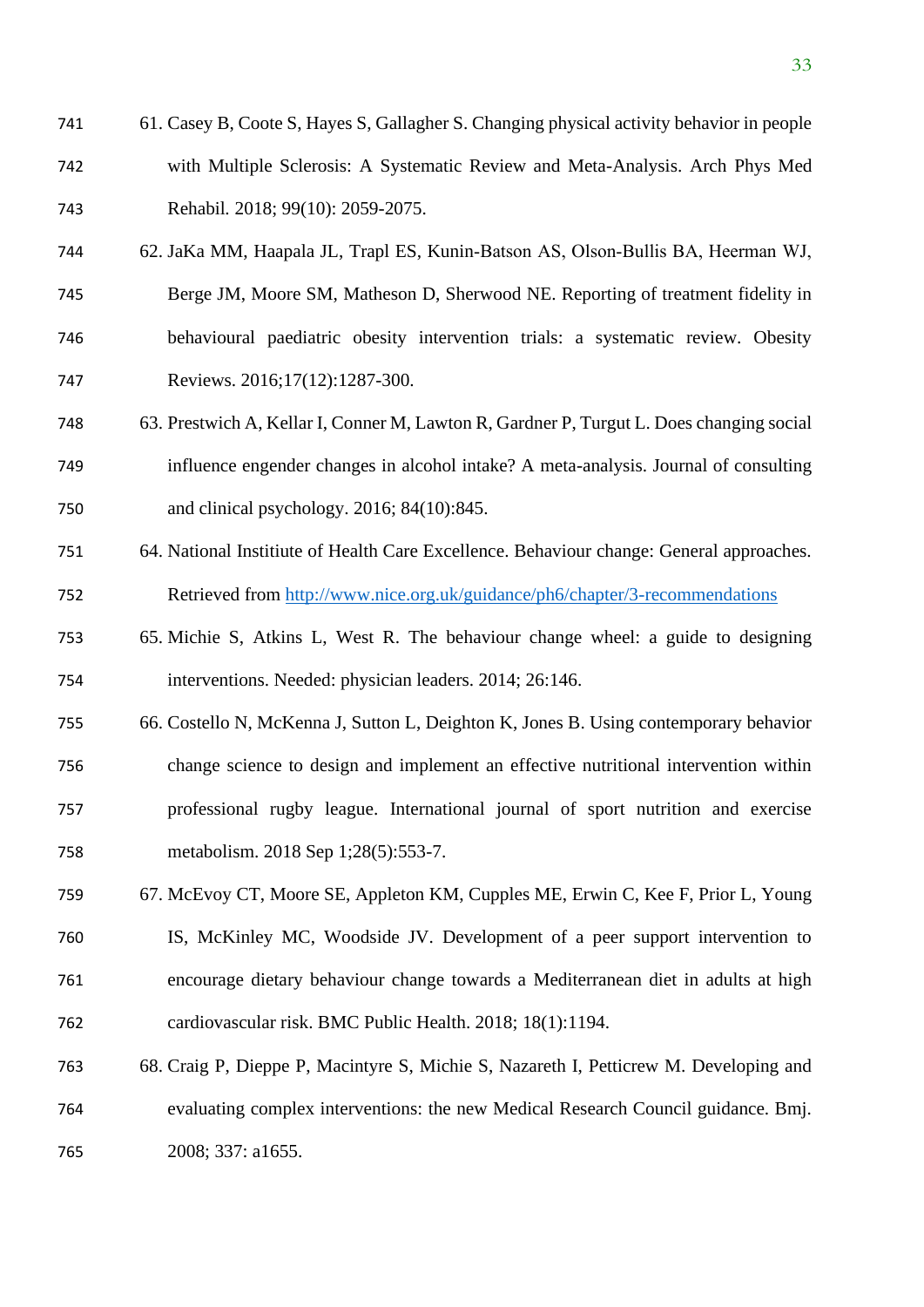| 766 | 69. Cochrane Collaboration. (2011). 9.1. 4 When not to use Meta-analysis in a review.  |
|-----|----------------------------------------------------------------------------------------|
| 767 | Cochrane Handbook for Systematic Reviews of Interventions, 5(0).                       |
| 768 | 70. Rosenstock. Why people use health services. Milbank Memorial Fund Quart. 1966; 44, |
| 769 | 2.                                                                                     |
| 770 | 71. Prochaska JO, DiClemente CC. Transtheoretical therapy: toward a more integrative   |
| 771 | model of change. Psychotherapy: theory, research & practice. 1982;19(3):276.           |
| 772 | 72. Schwarzer, R. Self-efficacy in the adoption and maintenance of health behaviors:   |
| 773 | Theoretical approaches and a new model. In R. Schwarzer (Ed.), Self-efficacy: Thought  |
| 774 | control of action (pp. 217-243). Washington, DC: Hemisphere. 1992                      |
| 775 |                                                                                        |
| 776 |                                                                                        |
| 777 |                                                                                        |
| 778 |                                                                                        |
| 779 |                                                                                        |